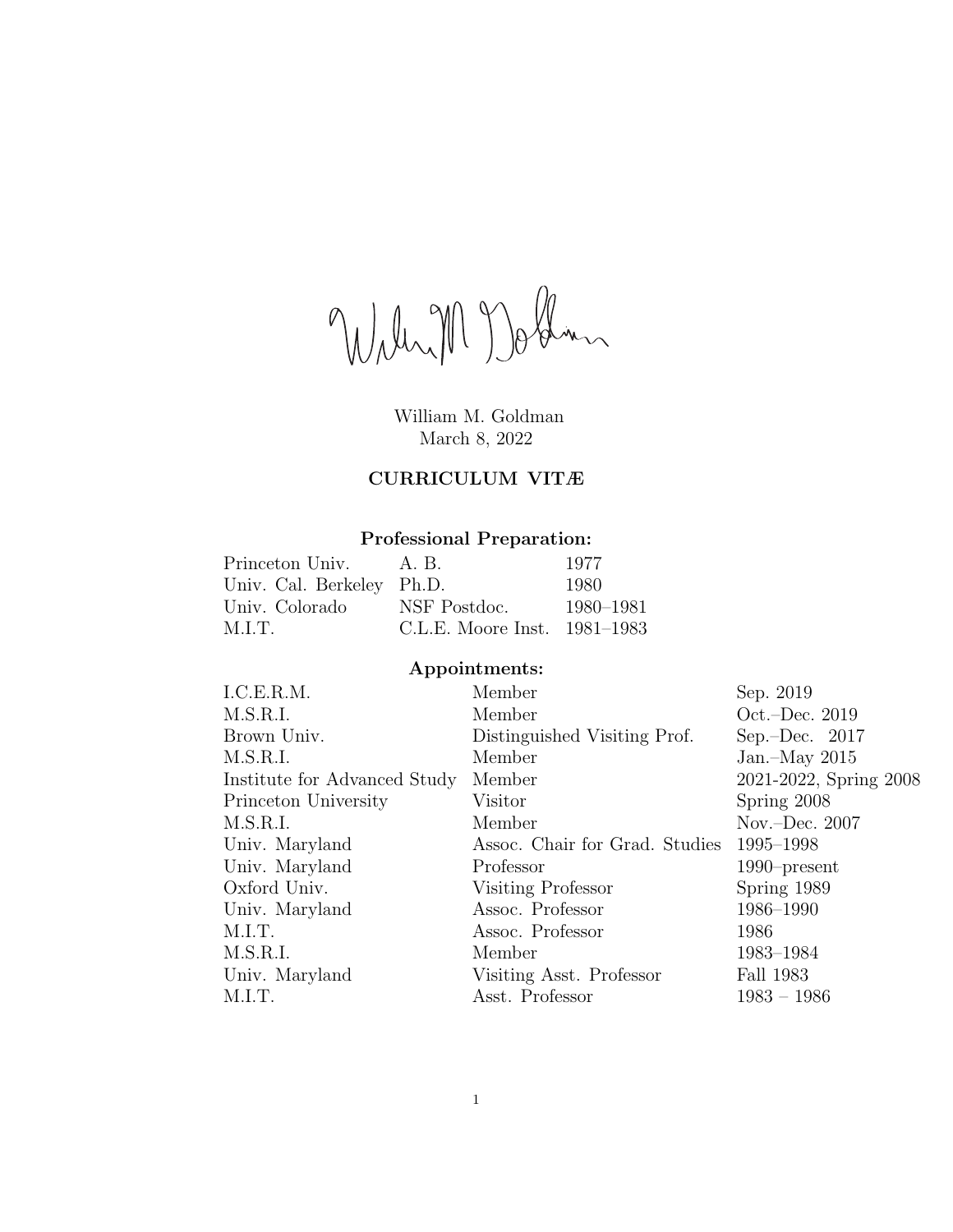# Publications

- (1) (with D. Fried and M. Hirsch) Affine manifolds and solvable groups, Bull. Amer. Math. Soc. 3 (1980), 1045–1047.
- (2) (with M. Hirsch) Flat bundles with solvable holonomy, Proc. Amer. Math. Soc. 82 (1981), 491–494.
- (3) (with M. Hirsch) Flat bundles with solvable holonomy II: Obstruction theory, Proc. Amer. Math. Soc.  $83$  (1981), 175–178.
- (4) Two examples of affine manifolds, Pac. J. Math.  $94$  (1981), 327– 330.
- (5) (with M. Hirsch) A generalization of Bieberbach's theorem, Inv. Math. , 65 (1981), 1–11.
- $(6)$  (with D. Fried and M. Hirsch) *Affine manifolds with nilpotent* holonomy, Comm. Math. Helv. 56 (1981), 487–523.
- (7) Characteristic classes and representations of discrete subgroups of Lie groups, Bull. Amer. Math. Soc.  $6$  (1982), 91–94.
- (8) On the polynomial cohomology of affine manifolds, Inv. Math. 65 (1982), 453–457.
- (9) (with M. Hirsch) Polynomial forms on affine manifolds, Pac. J. Math.101 (1982), 115–121.
- (10) (with M. Hirsch and G. Levitt) Invariant measures for affine foliations, Proc. Amer. Math. Soc. 86 (1982), 511–518.
- (11) (with D. Fried) Three-dimensional affine crystallographic groups, Adv. Math. 47 (1983), 1–49.
- (12) Conformally flat manifolds with nilpotent holonomy and the uniformization problem for 3-manifolds, Trans. Amer. Math. Soc. 278 (1983), 573–583.
- (13) (with Y. Kamishima) The fundamental group of a compact flat Lorentz space form is virtually polycyclic, J. Diff. Geo. 19 (1984), 233–240.
- (14) The symplectic nature of fundamental groups of surfaces, Adv. Math. **54** (1984), 200–225.
- (15) (with R. Brooks) The Godbillon-Vey invariant of transversely homogeneous codimension-one foliations, Trans. Amer. Math. Soc. 286 (1984), 651–664.
- (16) (with M. Hirsch) The radiance obstruction and parallel forms on affine manifolds, Trans. Amer. Math. Soc. 286 (1984), 639–649.
- (17) (with R. Brooks) Volume in Seifert space, Duke Math. J. 51 (1984), 529–545.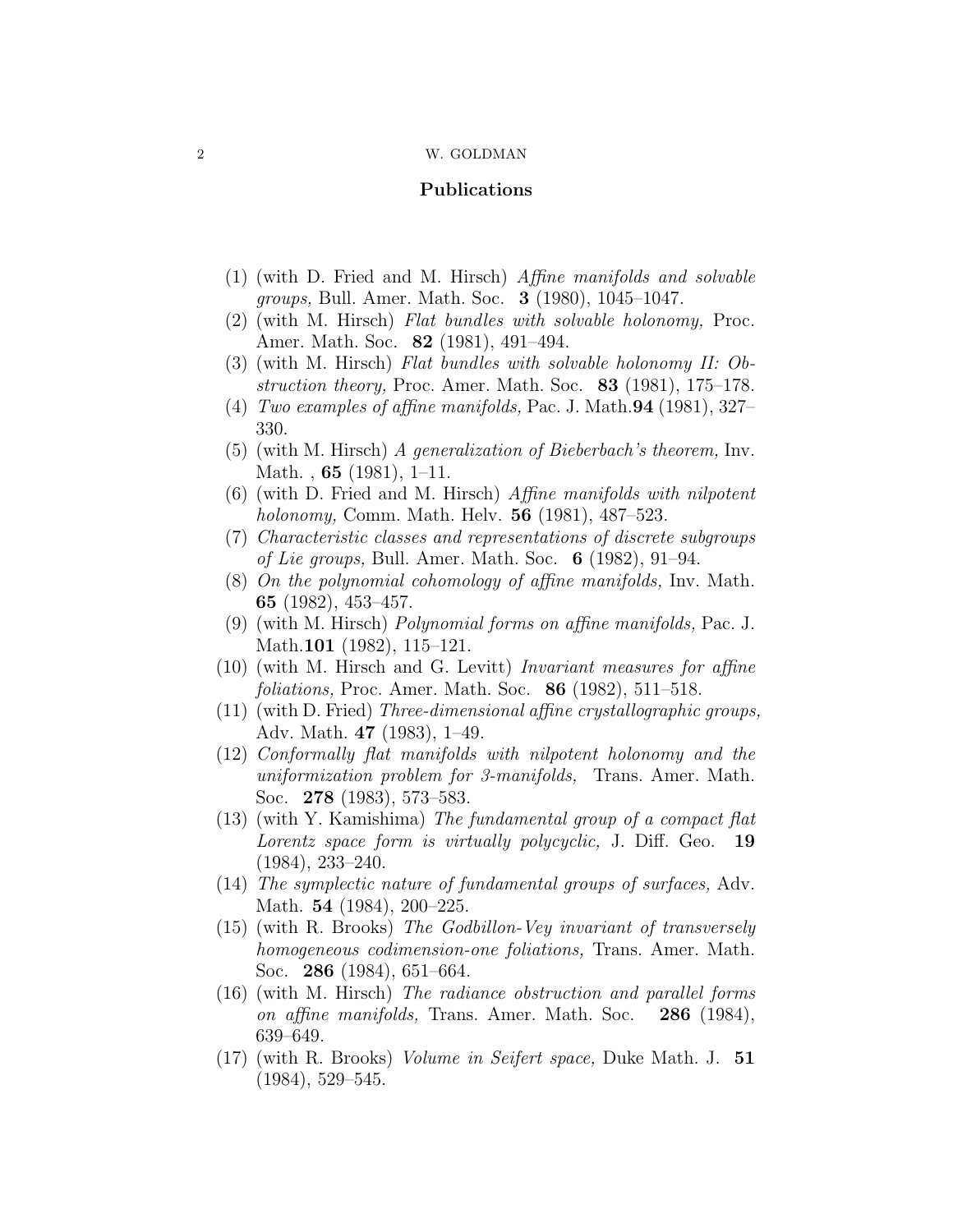- (18) Representations of fundamental groups of surfaces, in "Geometry and Topology, Proceedings, University of Maryland 1983- 1984," J. Alexander and J. Harer (eds.), Lecture Notes in Mathematics Vol.1167 (1985), 95–117, Springer-Verlag New York.
- (19) Nonstandard Lorentz space forms, J. Diff. Geo. 21 (1985), 301–308.
- $(20)$  (with M. Hirsch) *Affine manifolds and orbits of algebraic groups*, Trans. Amer. Math. Soc. 295 (1986), 175–198.
- (21) Invariant functions on Lie groups and Hamiltonian flows of surface group representations, Inv. Math. **85** (1986), 1–40.
- (22) (with J. Millson) Eichler-Shimura homology and the finite generation of cusp forms by hyperbolic Poincare series, Duke Math. J. 53 (1986), 1081–1091.
- $(23)$  (with J. Millson) Deformations of flat bundles over Kähler manifolds, in "Geometry and Topology, Manifolds, Varieties, and Knots," C. McCrory and T. Shifrin (eds.), Lecture Notes in Pure and Applied Mathematics 105 (1987), 129-145 Marcel Dekker Inc., New York.
- $(24)$  Projective structures with Fuchsian holonomy, J. Diff. Geo. 25 (1987), 297–326.
- (25) (with J. Millson) Local rigidity of discrete groups acting on complex hyperbolic space, Inv. Math.  $88$  (1987), 495–520.
- (26) Geometric structures and varieties of representations, in "The Geometry of Group Representations," Contemp. Math., Amer. Math. Soc. **74**, (1988), 169–198.
- (27) (with A. Magid, eds.) "The Geometry of Group Representations," Contemp. Math., Amer. Math. Soc. 74, (1988).
- (28) (with Y. Kamishima) Topological rigidity of developing maps with applications to conformally flat manifolds, in "The Geometry of Group Representations," Contemp. Math., Amer. Math. Soc. 74 (1988), 199–203.
- (29) (with J. Millson) The deformation theory of representations of fundamental groups of compact Kähler manifolds, Bull. Amer. Math. Soc. 18 (1988), 153–158.
- (30) Topological components of spaces of representations, Inv. Math. 93 (3) (1988), 557–607.
- (31) (with J. Millson) The deformation theory of representations of fundamental groups of Kähler manifolds, Publications Mathématiques d'Institut des Hautes Etudes Scientifiques,  $67$  (1988), 43–96.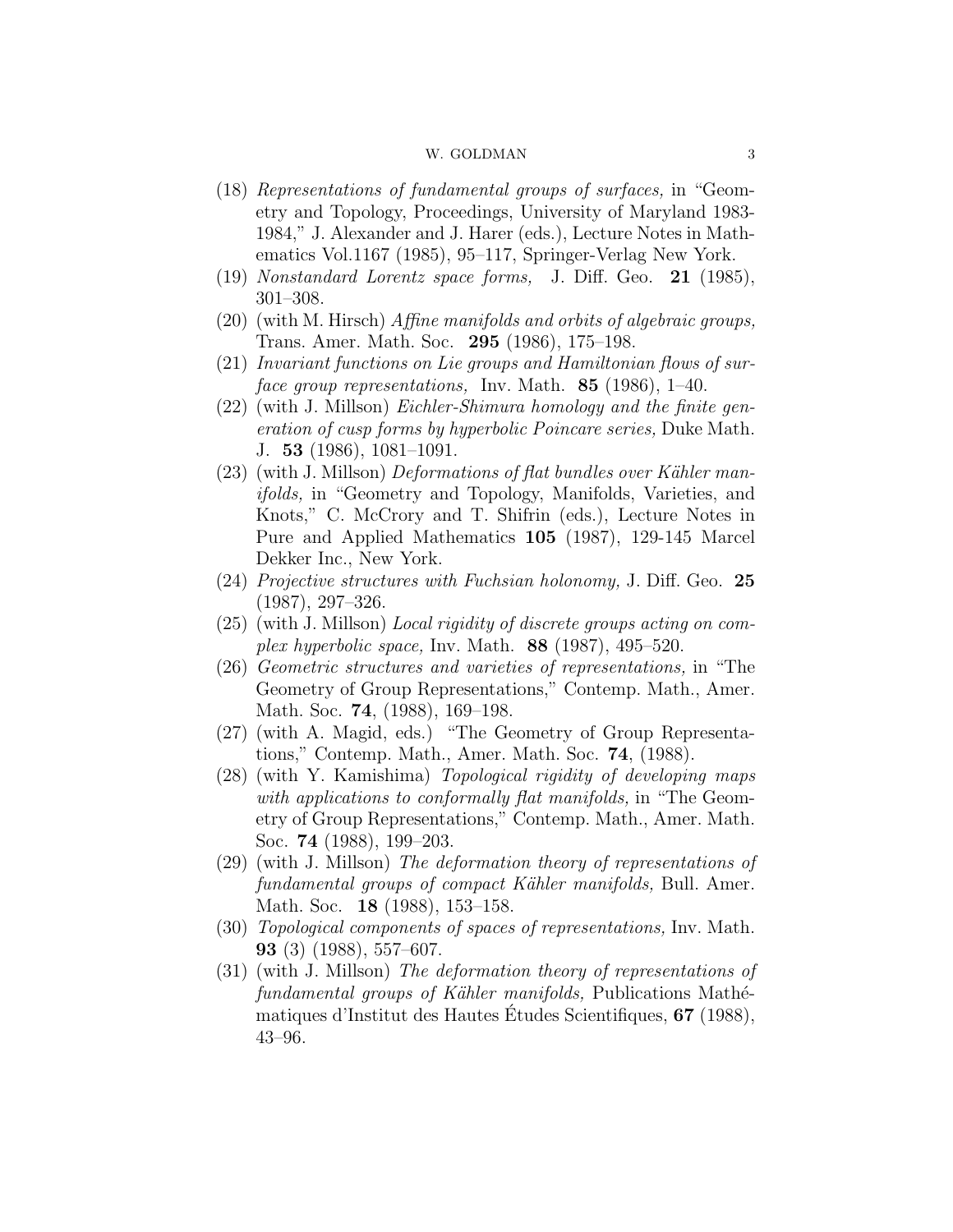- (32) Convex real projective structures on compact surfaces, J. Diff. Geo. **31** (1990), 791–845.
- (33) (with J. Millson) The homotopy invariance of the Kuranishi space, Illinois J. Math. (memorial issue dedicated to K. T. Chen), 34 (1990), 337–367.
- (34) The symplectic geometry of affine connections on surfaces, Journal für die reine und angewandte Mathematik 407 (1990), 126– 159.
- (35) (with J. Millson) Differential graded Lie algebras and singularities of level sets of momentum mappings, Comm. Math. Phys. 131 (1990), 495–515.
- (36) (with T. Drumm) Complete flat Lorentz 3-manifolds with free fundamental group, Int. J. Math. 1 (1990), 149–161.
- (37) Review of "Conformal Geometry," by R. Kulkarni and U. Pinkall, Bull. Amer. Math. Soc. 23 (1990), 566–575.
- (38) (with Y. Kamishima) Conformal automorphisms and closed conformally flat manifolds, Trans. Amer. Math. Soc. 323 (1991), 797–810.
- (39) Complex hyperbolic Kleinian Groups, in "Complex Geometry," Proceedings of the Osaka International Conference, Marcel Dekker, New York, G. Komatsu and Y. Sakane (eds.), 31–52 (1992).
- (40) (with J. Parker) Complex hyperbolic ideal triangle groups, Journal für die reine und angewandte Mathematik  $425$  (1992), 71– 86.
- (41) (with J. Parker) Dirichlet Polyhedra for Dihedral Groups Acting on Complex Hyperbolic Space, J. Geom. Anal. 2 (6) (1992), 517–554.
- (42) (with S. Choi) Convex real projective structures on closed sur*faces are closed*, Proc. Amer. Math. Soc.  $118$  (2) (1993), 657– 661.
- (43) Complex Hyperbolic Geometry, Proceedings of the Topology Geometry Research Center Workshop, Kyungpook National University, Taegu, Korea, July 1994.
- (44) Moduli spaces, Proceedings of the Korean Science and Engineering Foundation Workshop, Korea National University of Education, Ch'onju, Korea, July 1994.
- (45) Review of "An extension of Casson's invariant," by K. Walker, Bull. Amer. Math. Soc. 30 (1) (1994), 100–104.
- (46) (with T. Drumm) Crooked planes, Electronic Research Announcements of the Amer. Math. Soc. 1 (1), (1995), 10–17.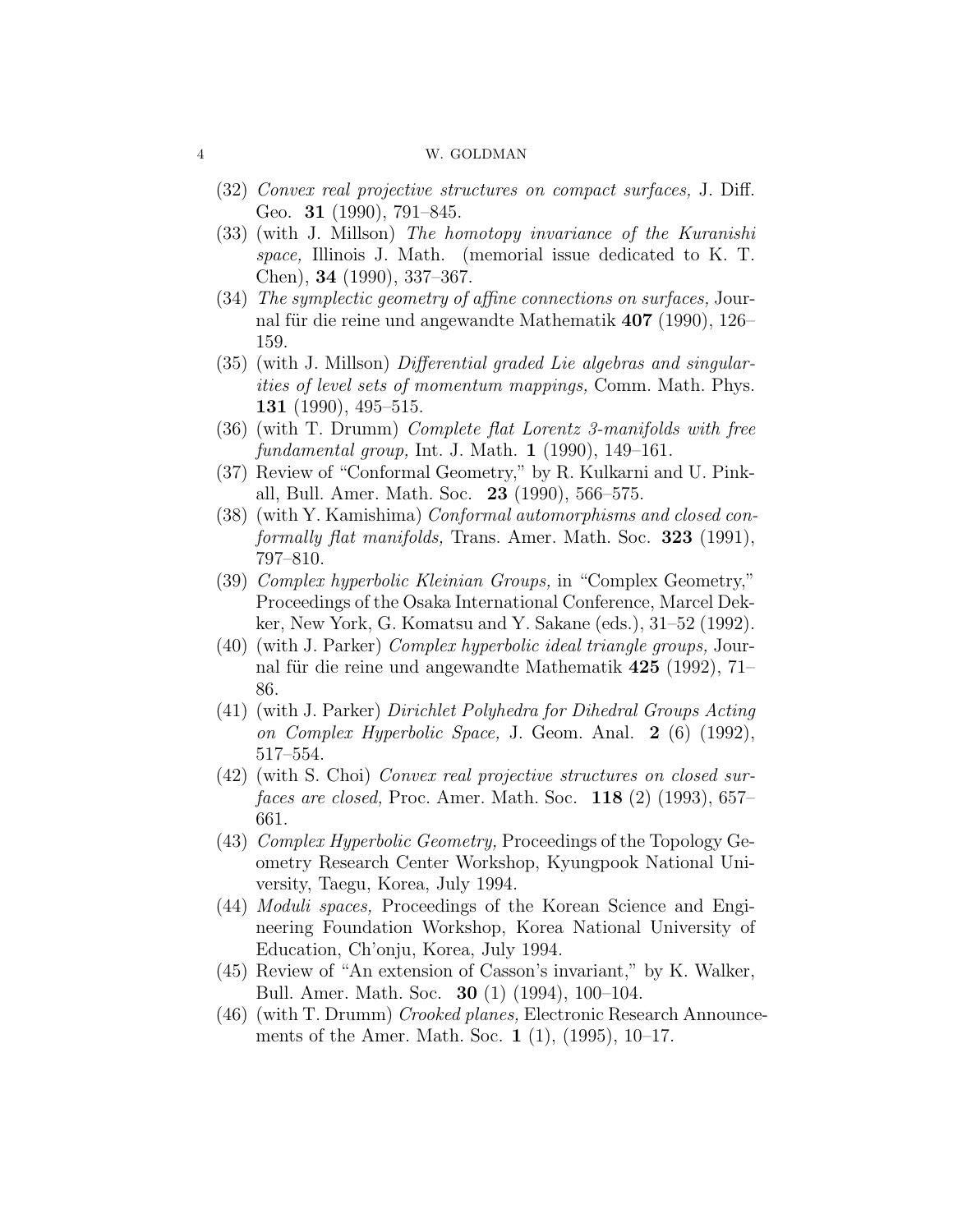- (47) (with M. Darvishzadeh) Deformations of real projective structures and hyperbolic affine structures, J. Korean Math. Soc. 33 (1996), 625–638.
- (48) (with S. Choi) The Classification of Real Projective Structures on compact surfaces, Bull. Amer. Math. Soc. 34 (2) (1997), 161–170.
- $(49)$  *Ergodic Theory on Moduli Spaces, Ann. Math.* **146** (1997), 1– 33.
- (50) Review of "Geometry and Topology," by G. Bredon, American Mathematical Monthly 05 (2) (1998), 192–194.
- (51) (with T. Drumm) The Geometry of Crooked Planes, Topology 38 (2) (1999), 323–351.
- (52) (with R. Benedetto) The topology of the relative character variety of the quadruply-punctured sphere, Experimental Mathematics (1999) 8:1, 85–104.
- (53) "Complex Hyperbolic Geometry," Oxford Mathematical Monographs, Oxford University Press xvii  $+316$  pp.  $+58$  illus. (1999).
- (54) Review of "Algorithmic and Computer Methods for Three-Manifolds" by A.T. Fomenko and S.V. Matveev. Society for Industrial and Applied Mathematics Review, 41-2 (1999), 15–17.
- (55) (with V. Charette) Affine Schottky groups and crooked tilings, Contemp. Math., Amer. Math. Soc. 262, (2000), 69–98.
- $(56)$  (with G. Margulis) Flat Lorentz 3-manifolds and cocompact Fuchsian groups, Contemp. Math., Amer. Math. Soc. 262, (2000), 135–146. math.DG/0005292.
- (57) (with M. Kapovich and B. Leeb) Complex hyperbolic manifolds homotopy-equivalent to a Riemann surface, Comm. Geom. Anal. 9:1, (2001), 61–96.
- (58) (with T. Drumm) Isospectrality of flat Lorentz 3-manifolds, J. Diff. Geo. **58:3** (2001), 457-466.
- (59) The Margulis Invariant of Isometric Actions on Minkowski  $(2+1)$ -Space, in "Ergodic Theory, Geometric Rigidity and Number Theory," Springer-Verlag (2002), 149–164.
- (60) (with V. Charette, T. Drumm and M. Morrill) Complete flat affine and Lorentzian manifolds, Geom. Ded. 97 (2003), 187– 198.
- (61) Action of the modular group on real  $SL(2)$ -characters of a oneholed torus, Geometry and Topology 7 (2003), 443–486. mathDG/0305096.
- (62) The complex symplectic geometry of  $SL(2, C)$ -characters over surfaces, in "Proceedings of the International Conference on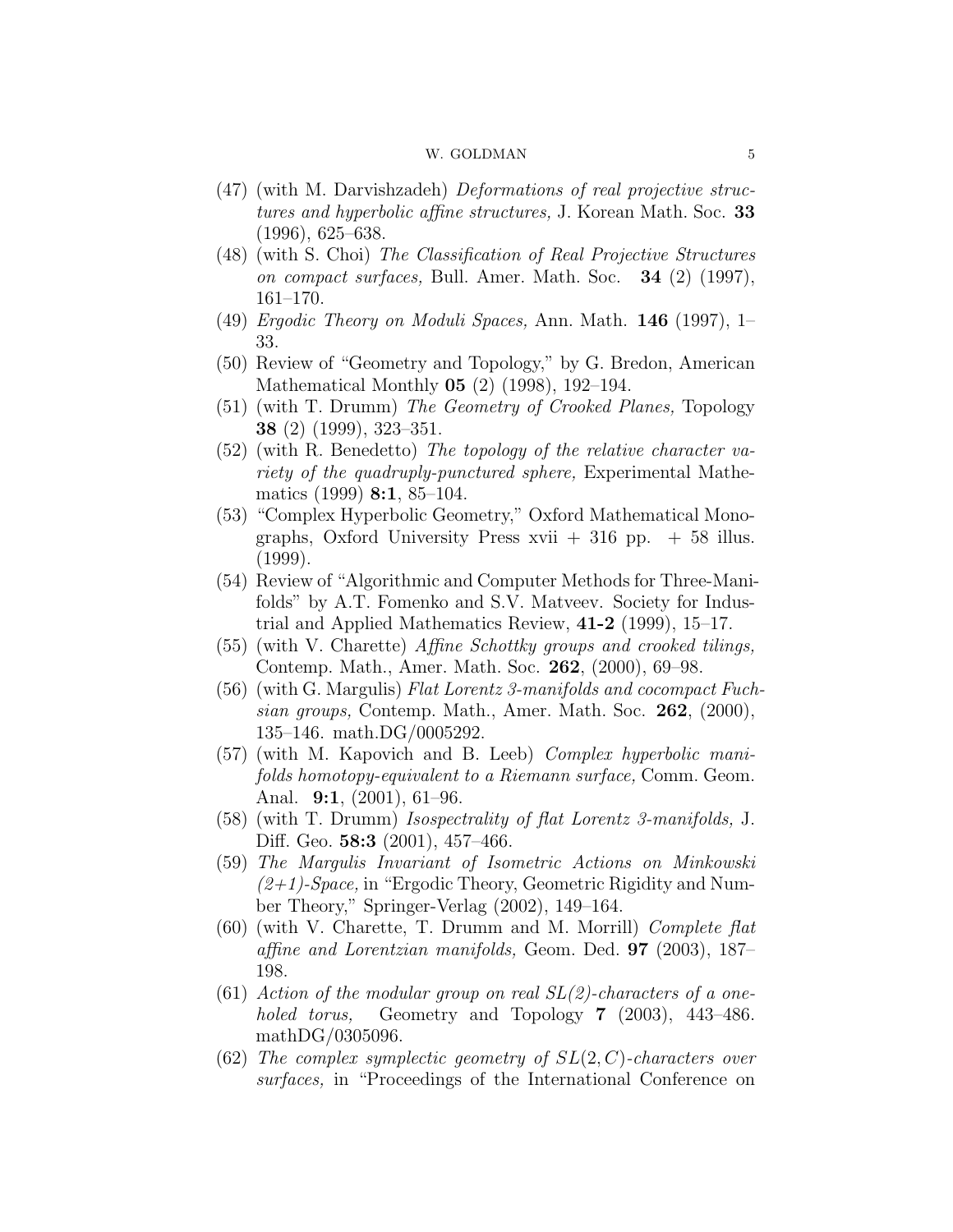Algebraic Groups and Arithmetic: Mumbai 2001," (S. Dani and G. Prasad, eds.) Tata Institute of Fundamental Research, Narosa Publishing House (distributed by American Mathematical Society) (2004), 375–407. math.DG/0304307.

- (63) (with V. Charette and C. Jones) Recurrence of geodesics in flat Lorentz 3-manifolds, Canadian Math. Bull. 47 (2004) no.3, 332-342
- (64) (with W. Neumann) Homological action of the modular group on some cubic moduli spaces,. Math. Res. Letters, 12, Issue 4, (2005), 575-591. math.GT/0401257
- (65) (with S. Choi) Real projective structures on 2-dimensional orbifolds, American J. Math. 127 no. 5 (October 2005), 1019– 1102. math.GT/0107193
- (66) (with O. Baues) Is the deformation space of complete affine structures on the 2-torus smooth?, "Geometry and Dynamics", J. Eels, E. Ghys, M. Lyubich, J. Palis and J. Seade (eds.), Proceedings of the Conference "Geometria complejo et sistemos dynamicos," commemorating the sixtieth birthday of Alberto Verjovsky, Cuernavaca, Mexico. Contemp. Math., Amer. Math. Soc. 389 (2006) 69–89 math.DG/0401257.
- (67) Mapping Class Group Dynamics on Surface Group Representations, "Problems on Mapping Class Groups and Related Topics", B. Farb, ed., Proc. Symp. in Pure Math. 74, American Mathematical Society (2006), 189 – 214 math.GT/0509114.
- (68) The Mapping Class Group acts reducibly on  $SU(n)$ -character varieties, "Knots and Primes: Proceedings of the 2004 Japan-American Mathematics Institute, Johns Hopkins University,"o Contemp. Math., Amer. Math. Soc. 416 (2006), 115–119 math.GT/0509115
- (69) What is a ... projective structure? Notices of the Amer. Math. Soc. 54 (no. 1) (January 2007), 30–33.
- (70) (with R. Wentworth) Energy of Twisted Harmonic Maps of Riemann Surfaces, "In the Tradition of Ahlfors-Bers IV," (May 19-22, 2005 , University of Michigan, Ann Arbor, Michigan) (Dick Canary, Jane Gilman, Juha Heinonen, Howard Masur, eds.) Contemp. Math., Amer. Math. Soc. 432, (2007) American Mathematical Society, 45-63 math.DG/0506212
- (71) An ergodic action of the outer automorphism group of a free group, Geom. Func. Anal. Vol. 17-3 (2007), 793-805 math.DG/0506401
- (72) (with K. Scannell, L. Andersson, T. Barbot, R. Benedetti, F. Bonsante, F. Labourie, J.-M. Schlenker) Remarks on a paper of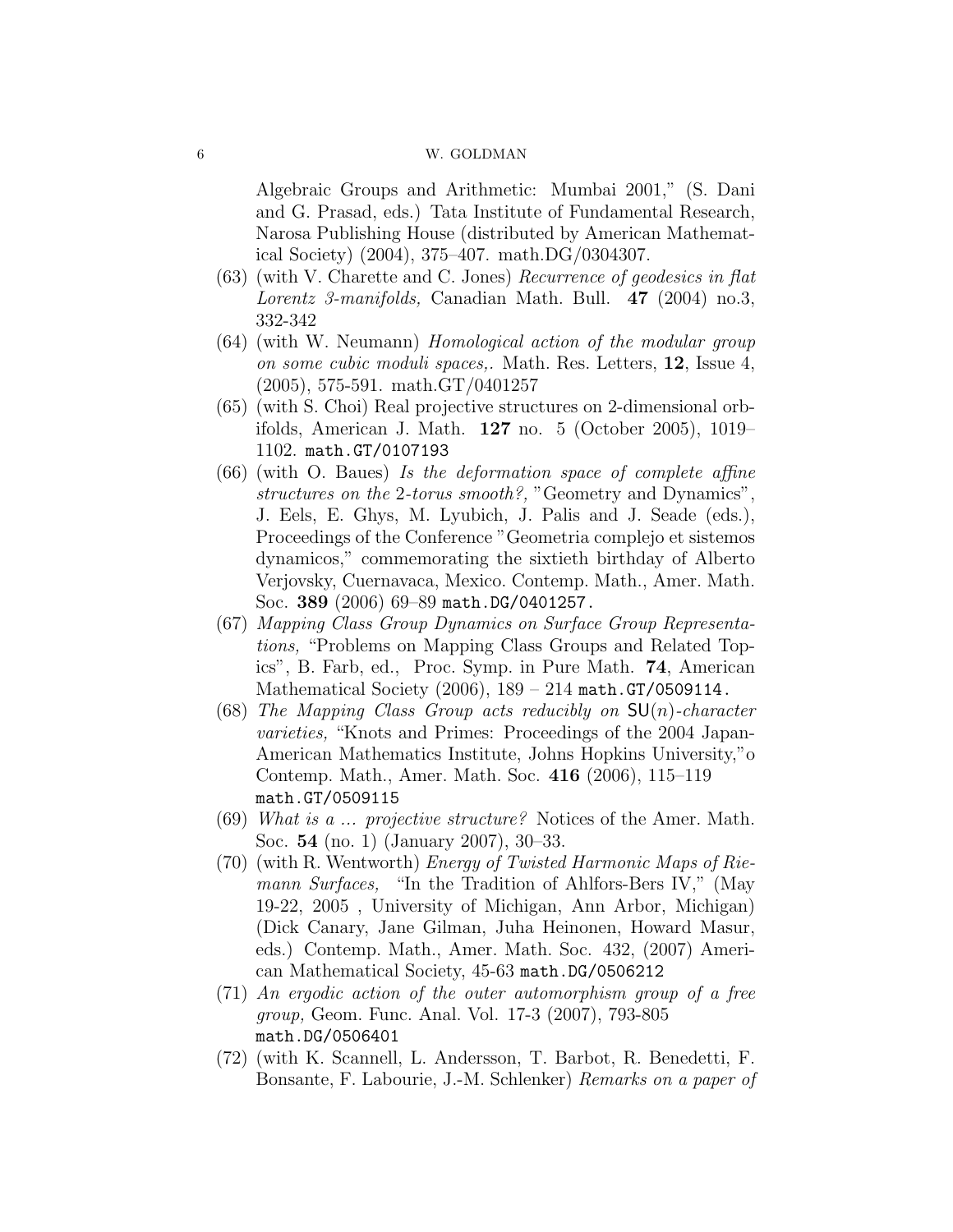Mess, Geom. Ded. Vol. 126, No. 1 (2007), 47–70. math.DG.0706.0640

- (73) (with E. Xia) Rank one Higgs bundles and fundamental groups of Riemann surfaces, Memoirs of the American Mathematical Society. 193 (2008), no. 904. math.DG/0402429
- (74) (with T. Barbot, V. Charette, T. Drumm, and K. Melnick) A Primer on the (2+1)-Einstein Universe, in Recent Developments in Pseudo-Riemannian Geometry, (D. Alekseevsky, H. Baum, eds.) Erwin Schrödinger Lectures in Mathematics and Physics, European Mathematical Society (2008), 179–230 math.DG.0706.3055.
- (75) Higgs bundles and geometric structures on surfaces, in The Many Facets of Geometry: a Tribute to Nigel Hitchin, O. García-Prada, J.P. Bourgignon, and S. Salamon (eds.), Oxford University Press  $(2010)$  129 – 163, math.DG.0805.1793
- (76) Trace coordinates on Fricke spaces of some simple hyperbolic  $surfaces$ , Chapter 15, pp. 611–684, of Handbook of Teichmüller theory, vol. II (A. Papadopoulos, ed.), IRMA Lectures in Mathematics and Theoretical Physics volume 13, European Mathematical Society (2008), math.GM.0402103).
- (77) (with F. Labourie and G. Margulis) Proper affine actions and geodesic flows on hyperbolic surfaces, Annals of Mathematics 170 (2009), 1051–1083. math.DG/0406247.
- (78) (with V. Charette and T. Drumm) Stretching three-holed spheres and the Margulis invariant, (in "In the Tradition of Ahlfors-Bers, V. The Triennial Ahlfors-Bers Colloquium, May 8-11, 2008, Rutgers University, Newark New Jersey, M. Bonk, J. Gilman, H. Masur, Y. Minsky, and M. Wolf (eds.) Contemp. Math., Amer. Math. Soc. 510 (2009), 61–70. DG:0907.0680
- (79) Locally homogeneous geometric manifolds, Proceedings of the 2010 International Congress of Mathematicians, Hyderabad, India (2010), 717–744, Hindustan Book Agency, New Delhi, India DG:1003.2759
- (80) (with V. Charette and T. Drumm) Affine deformations of the three-holed sphere, Geometry & Topology  $14$  (2010), 1355-1382. DG:0907.0690
- (81) (with E. Xia) Ergodicity of mapping class group action on  $SU(2)$ character varieties, in "Geometry, rigidity, and group actions," 591 – 608, Chicago Lectures in Math., University of Chicago Press (2011) GT:0901.1402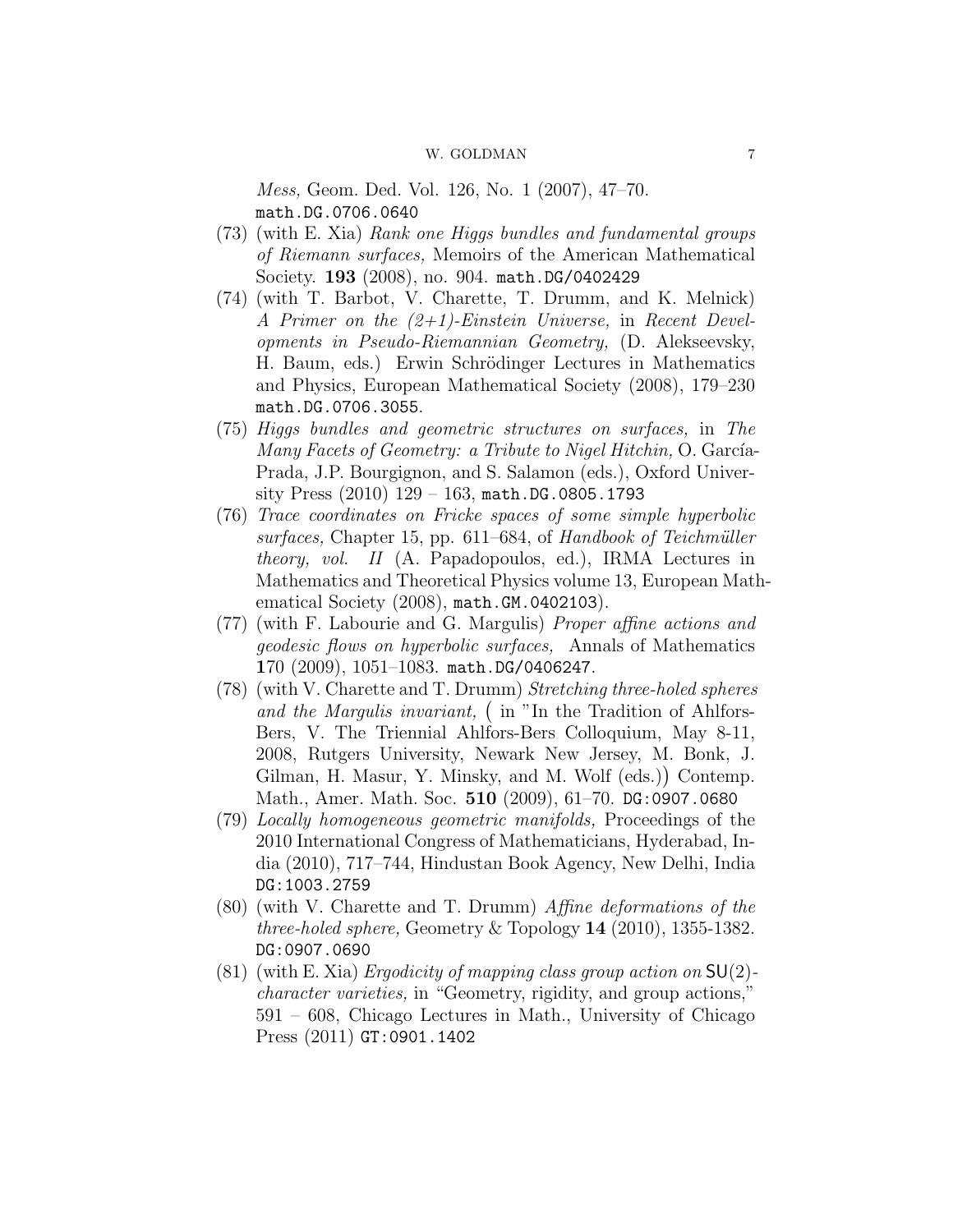- (82) (with E. Xia) Action of the Johnson-Torelli group on representation varieties, Proc. A. M. S. 140 (2012), no. 4, 1449 – 1457 DS:1003.2825
- (83) (with F. Labourie) Geodesics on Margulis spacetimes, Ergodic Theory and Dynamical Systems / Volume 32 / Issue 02 / April 2012, pp 643 - 651 DS:1102.0431
- (84) (with C. Series and S. P. Tan, eds.) "Geometry, Topology and Dynamics of Character Varieties," Bookmark and Share Lecture Notes Series, Institute for Mathematical Sciences, National University of Singapore, Publisher World Scientific Publishing Company Incorporated, (2012)

(ISBN 9814401358, 9789814401357), 364 pp.

- (85) Two papers which changed my life: Milnor's seminal work on flat manifolds and flat bundles, in "Frontiers in Complex Dynamics: In Celebration of John Milnor's 80th Birthday" (Araceli Bonifant, Misha Lyubich, Scott Sutherland, eds.), Princeton University Press ( 2014), 679–704, (ISBN: 9780691159294), DG:1108.0216
- (86) Manifolds: a global setting for geometry and analysis, with or without coordinates, WIREs Comp Stat, 4: 447– 454. doi: 10.1002/wics.1220 Wiley Interscience (2012)
- (87) (with V. Charette and T. Drumm) Finite-sided deformation spaces of complete affine 3-manifolds, J. Topol. 7 (2014), no. 1, 225–246. GT:1107.2862
- (88) (with J.-P. Burelle, V. Charette, T. Drumm) Crooked halfspaces, L'Enseignement Mathématique  $(2)$  60  $(2014)$ , 43–78. DG.1211.4177
- (89) Crooked surfaces and anti-de Sitter geometry, Geometriae Dedicata 175 (2014), 1–29. DG.1302.4911
- (90) (with D. Cooper) A 3-manifold with no real projective structure, Annales de la Faculté des sciences de Toulouse (6) 24 (2015), no. 5, 1219–1238. MR 3485333, GT:1207.2007
- (91) (with V. Charette, T. Drumm) Proper affine deformations of the one-holed torus, Transform. Groups 21 (2016), no. 4, 953– 1002. DG:1501.04535
- (92) (with V. Charette) McShane-type identities for affine deformations, Ann. Inst. Fourier 67 (2017), no. 5, 2029–2041. GT:507.01854
- (93) (with S. Choi) Topological tameness of Margulis spacetimes, American Journal of Mathematics 139 (2017), no. 2, 297–345 GT:1204.5308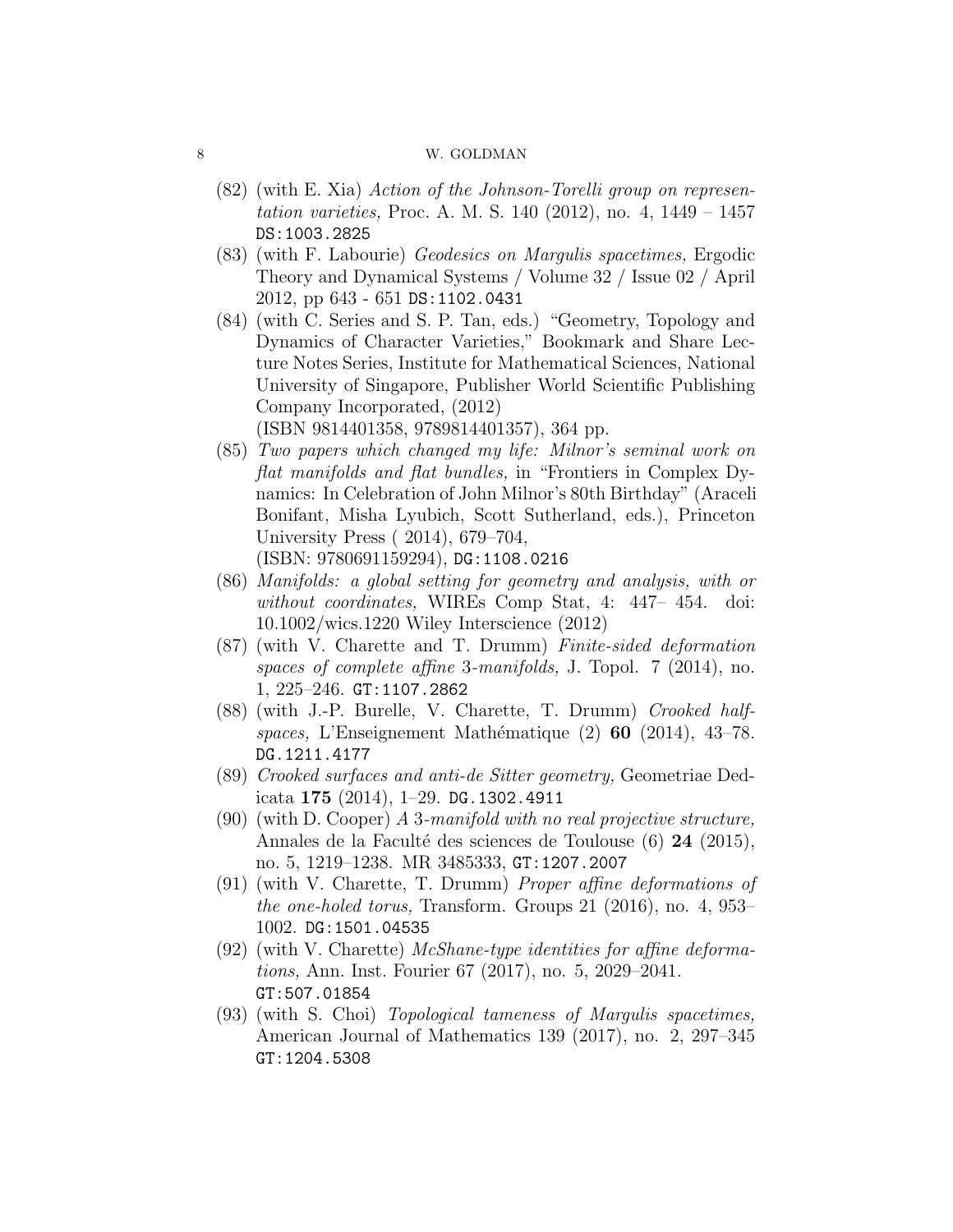- (94) (with G. McShane, G. Stantchev and S. Tan) Automorphisms of two-generator free groups and spaces of isometric actions on the hyperbolic plane, discreteness
- (95) (with Jayadev Athreya, David Dumas, Sergey Grigorian, Rosemary Guzman, Philipp Hieronymi, Sean Lawton, Anton Lukyanenko, Jeremy Tyson, and Aaron Wilson) Geometry Labs United: An Invitation, Notices Amer. Math. Soc. October 2018, 65, no.9
- (96) Flat Affine, Projective and Conformal Structures on Manifolds: A Historical Perspective, in "Geometry in History," S. Dani and A. Papadopoulos, eds., 515–552, Springer, Cham (2019).
- (97) (with G. Forni) Mixing flows on moduli spaces of flat bundles over surfaces, in "Geometry and Physics: A Festschrift in honour of Nigel Hitchin, vol. II, Jørgen Andersen, Andrew Dancer, Oscar García-Prada, eds., Oxford University Press), 519–533 (2018).
- (98) (with S. Lawton and E. Z. Xia) The mapping class group action on SU(3)-character varieties, Ergodic Th. and Dyn. Systems (to appear), online doii:10.1917/etcs.2020.50
- (99) (with J.-P. Burelle, V. Charette, D. Francoeur) Einstein tori and crooked surfaces, Advances in Geometry, 21 no. 2, (2021), 237–250, DG.1702.08414
- (100) Parallelism on Lie groups and Fox's free differential calculus, (in "Characters in low-dimensional topology", Edited by Olivier Collin, Stefan Friedl, Cameron Gordon, Stephan Tillmann and Liam Watson, Contemporary Mathematics, 760, 157–166 (2020), American Mathematical Society, Providence, RI).
- (101) (with J. Danciger, T. Drumm and I. Smilga) Proper actions of discrete groups of affine transformations, in "Dynamics, Geometry, Number Theory: the Impact of Margulis on Modern Mathematics," Festschrift for Grigori Margulis's seventieth birthday, (D. Fisher, D. Kleinbock, G. Soifer, eds.) University of Chicago Press, February 2022
- (102) Geometric Structures on Manifolds, AMS Graduate Studies in Mathematics, 396 pp. (accepted for publication)
- (103) Compact components of planar surface group representations, in "Computational Aspects of Discrete Subgroups of Lie Groups," eds. Michael Kapovich, Alla Detinko, Alex Kontorovich, Peter Sarnak, and Richard Schwartz), Contemporary Mathematics (submitted)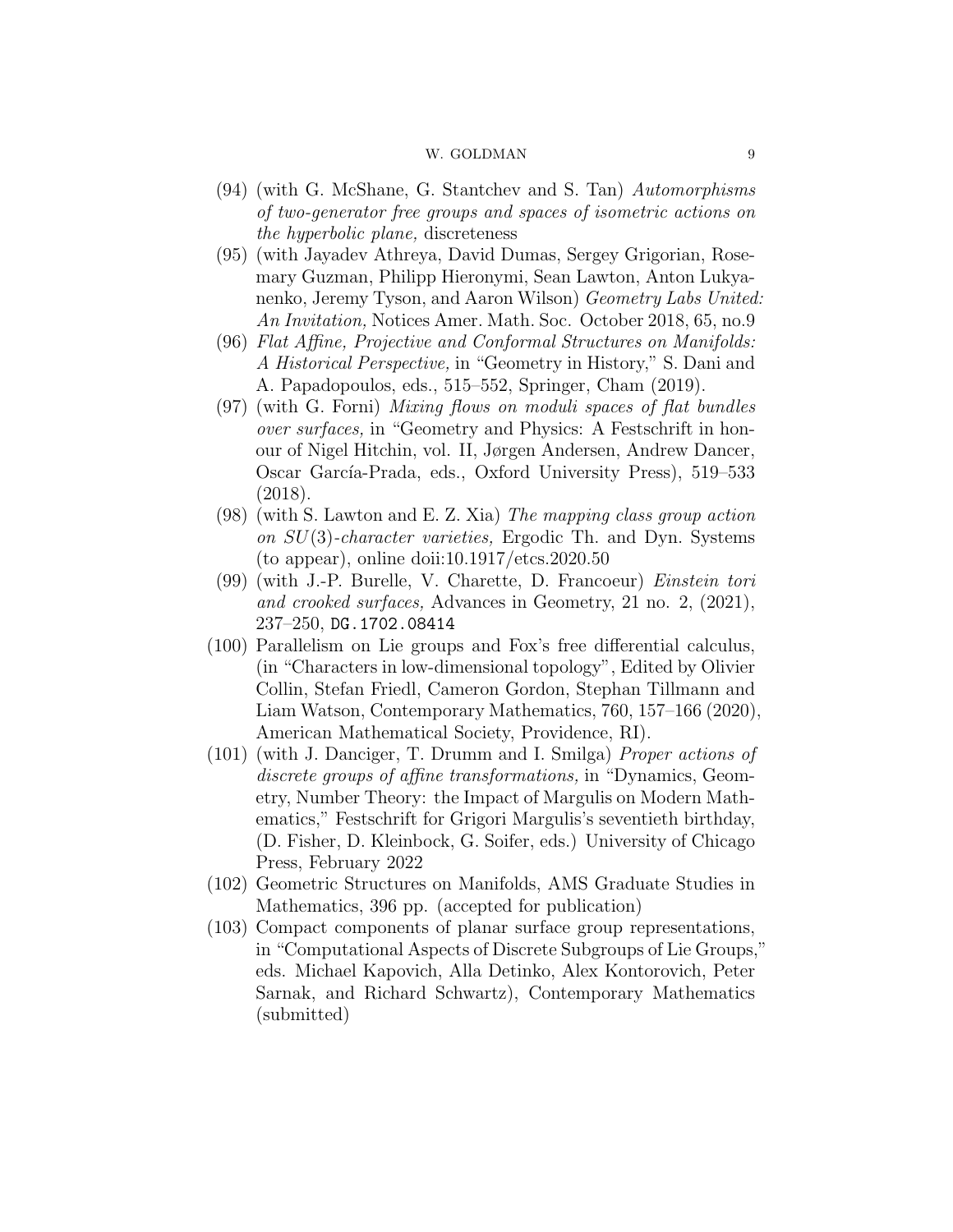# Doctoral Theses Advised

- Ser-Peow Tan, "Geometric structures and representations of surface groups into  $PSL(2,\mathbb{R})$ " (UCLA, 1988, co-advised with J. Millson).
- Todd Drumm, "Fundamental polyhedra for Margulis spacetimes" (1990).
- Mark Phillips, "Dirichlet polyhedra in complex hyperbolic space" (1990).
- Robert Miner, "Affine manifolds with dilations" (1991).
- Bernhard Leeb, "3-manifolds with(out) metrics of nonpositive curvature" (1992).
- Shigeru Takamura, "Deformations of complex surfaces" (1994).
- Richard Brown, "Mapping class actions on the  $SU(2)$ -representation varieties of compact surfaces"(1996).
- Po-Hsun Hsieh, "Submanifolds of Kähler manifolds and their normal bundles" (1997).
- Eugene Z. Xia, "Moduli of flat  $PGL(2,\mathbb{R})$ -bundles on Riemann surfaces" (1997).
- Igor Belegradek, "Counting negatively curved manifolds" (1998).
- Hong Chan Kim, "The symplectic structure on the moduli space of real projective structures" (1999).
- Virginie Charette, "Proper actions of discrete groups on  $(2+1)$ spacetime" (2000).
- Justin Wyss-Gallifent, "Complex hyperbolic triangle groups" (2000) (co-advised with R. Schwartz).
- Adam Sikora, "3-Manifolds, group actions, and character varieties" (2000).
- Ilya Kofman, "Vassilliev invariants of knots and links in  $S^3$  and other 3-manifolds" (2000).
- Lawrence Triplett, "Cyclic groups and complex hyperbolic space" (2001).
- George Stantchev, "Action of the modular group on  $\textsf{PGL}(2,\mathbb{R})$ characters on a once-punctured torus" (2003).
- Cathy Jones, "Pyramids of properness: towards the properness conjecture" (2003).
- Sean Lawton, " $SL(3, \mathbb{C})$ -Character Varieties and  $\mathbb{RP}^2$ -Structures on a Trinion" (2006).
- Elisha Peterson, "Trace Diagrams, Representations, and Low-Dimensional Topology" (2006).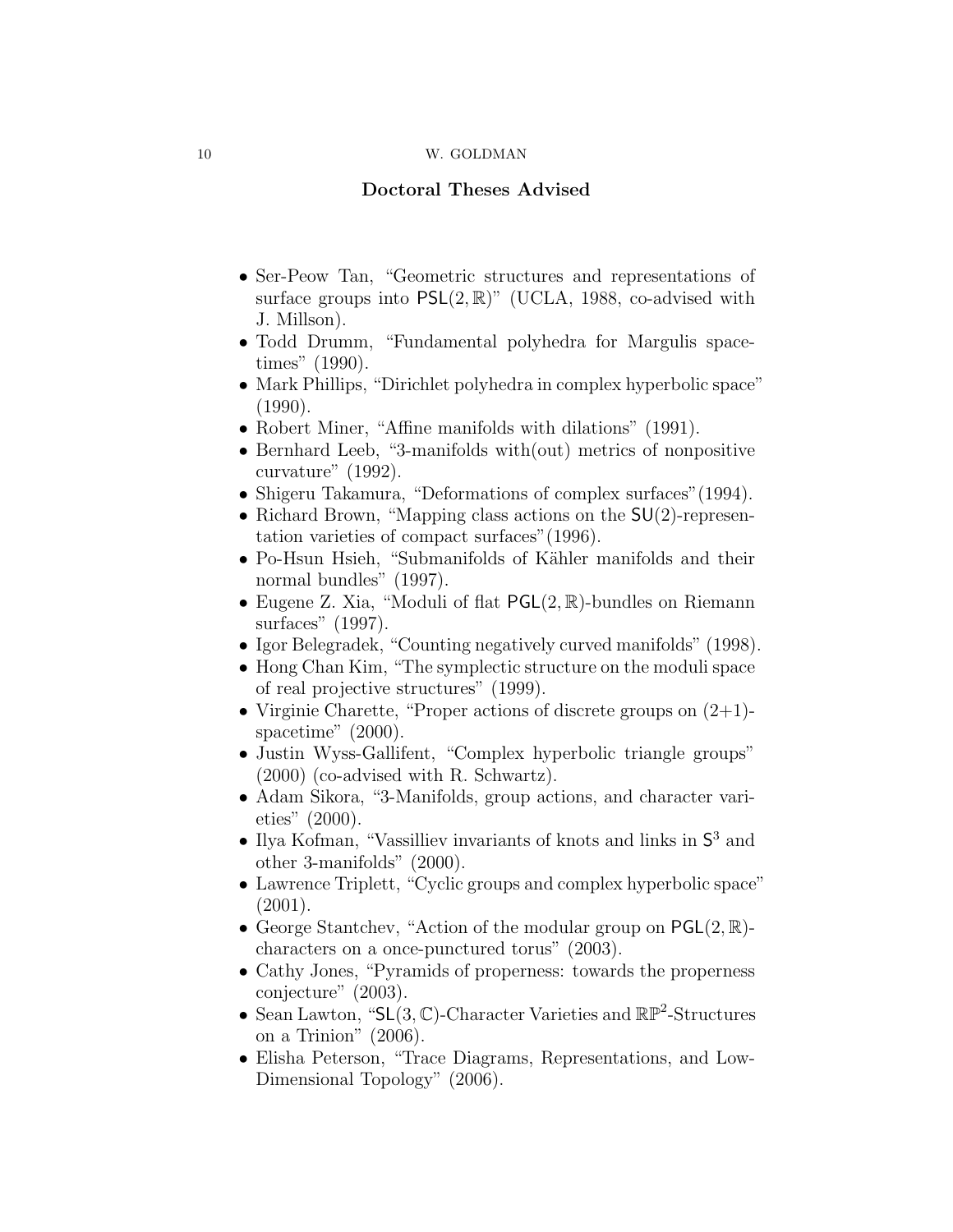- Taejung Kim, "An Investigation on Holomorphic Vector Bundles and Krichever-Lax Matrices Over An Algebraic Curve" (2007)
- Anton Lukyanenko, "Projective triangle groups," (M.A. 2008)
- Robert Delgado "Density properties of Euler characteristic −2 surface group  $PSL(2, \mathbb{R})$ -character varieties" (Ph.D. 2009)
- Ryan Hoban, "Local rigidity of triangle groups in  $Sp(4, \mathbb{R})$ " (Ph.D. 2009)
- Jeffrey Frazier, "Length Spectral Rigidity of Nonpositively Curved Surfaces" (Ph.D. 2012)
- Weiqiang Wu, "Embedded spheres in affine manifolds," (Ph.D. 2012)
- Andrew Sanders, "Minimal surfaces, hyperbolic 3-manifolds, and deformation spaces," (Ph.D. 2013)
- Son Lam Ho, "On conformally flat circle bundles over surfaces," (Ph.D. 2014)
- Gregory Laun, "Fundamental Domains for Proper Affine Actions of Coxeter Groups in Three Dimensions," (Ph.D. 2016)
- Jean-Philippe Burelle, "Generalizations of Schottky groups" (Ph.D. 2017)
- Nakyung (Rachel) Lee, advanced to candidacy 1 May 2020, Ph.D. expected Summer 2022 (coadvising with Karin Melnick)
- Charles Y. Daly, "Affine manifolds with an invariant line," (Ph.D. 2021)
- Jacob W. Erickson, advanced to candidacy October 26, 2021

# Other thesis committees:

- Lisa Goldberg, Brandeis
- Bruno Klingler, Paris
- Ron Karidi, Tel-Aviv University
- Aristide Tsemo, Montpellier
- Oliver Baues (Habilitation), ETH Zürich
- François Salein, ENS Lyon
- Charles Frances, ENS Lyon
- Bruno Klingler (Habilitation), Paris.
- Olivier Guichard, Paris 2004
- Ying Zhang, National University, Singapore 2004
- Greg McShane (Habilitation), Toulouse 2005
- Daniel Virgil Mathews (M.Sc.), Melbourne 2005
- Julien Paupert, Paris 2005
- Panagiotis Konstantinou, Arizona 2006
- Peter Gothen, (Agregado), Porto 2007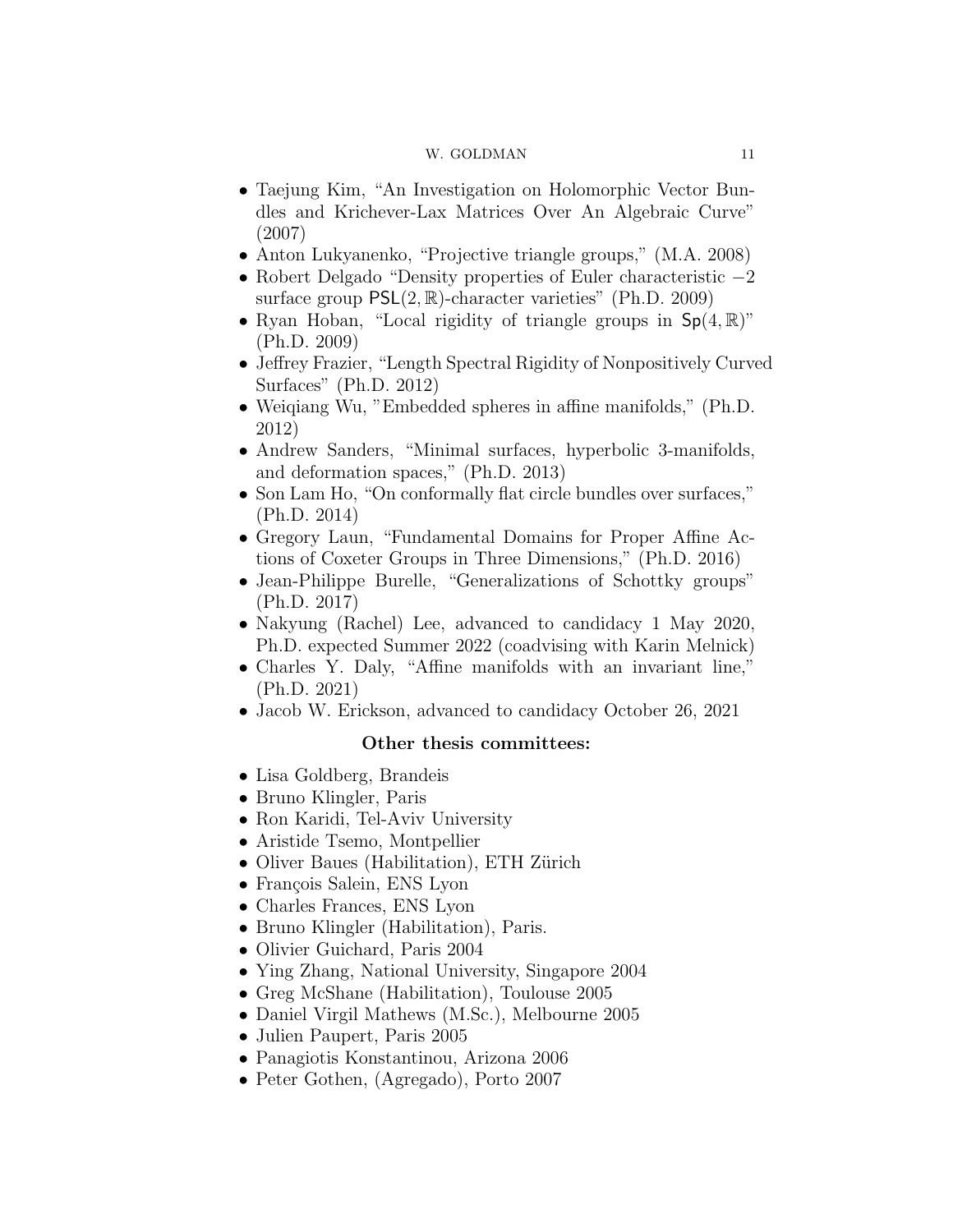- David Klein, Toronto 2008
- Krishnendu Gongopadhyay, Indian Institute of Technology, Mumbai 2008
- Reza Seyyadali, Johns Hopkins, 2009
- Ludovic Marquis, University of Paris Sud, 2009
- Frederic Palesi, Insitut Joseph Fourier, Grenoble, 2009
- Martin Deraux (Habilitation), Institut Joseph Fourier, Grenoble, 2010.
- Tobias Hartnick, ETH Zürich 2010.
- François Beguin (Habilitation), Paris, 2011
- Roberto Rubio, Universitad Autonoma de Madrid, 2012
- Tanner Crowder, Howard University, March 2013
- Caleb Ashley, Howard University, April 2013
- Dominik Francoeur (Mémoire), Univ de Sherbrooke, February 2014
- François Fillastre (Habilitation), Toulouse, January 2015
- Fanny Kassel, (Habilitation), Paris, November 2016
- Tianyu Ma, Univ of Maryland (Math) May 21, 2018
- Maxime Wolff (Habilitation), Sorbonne, December 2019
- Robin Timsit, Sorbonne, December 2019
- Bo Tian, University of Maryland (Math), July 14, 2020
- Philip Dasler, Univ of Maryland (Comp Sci), April 2020
- Ahmed Abdelrazek, Univ of Maryland (Comp Sci), April 2020
- Alhanouf Alburaikan, Howard University, July 2020
- Sheng Yuan, University of Rennes, July 2020
- Pierre Will (Habilitation), Grenoble, December 2020
- Nicolas Tholozan (Habilitation), Paris, February 12, 2021
- Stephen Gilles, Univ of Maryland (Math), March 24, 2021
- Dani Kaufman, Univ of Maryland (Math), April 16, 2021
- Zachary Greenberg, Univ Maryland (Math), November 9, 2021
- Juan Duran, Univ Autonoma de Barcelona, October 25, 2021
- Yohann Bouilly, University of Strasboug, December 14, 2021

# Postdoctoral Sponsorship

- Kevin Corlette (Fall 1988) (co-sponsor with John Millson)
- John Parker (1989–1992)
- Michael Kapovich (Fall 1991)
- Bruno Klingler (Winter 1995)
- Richard Schwartz (1995 Summer 1996)
- Doug Bullock (1997-1998) (co-sponsor with John Millson)
- Hanna Sandler (NSF POWRE grant 1999)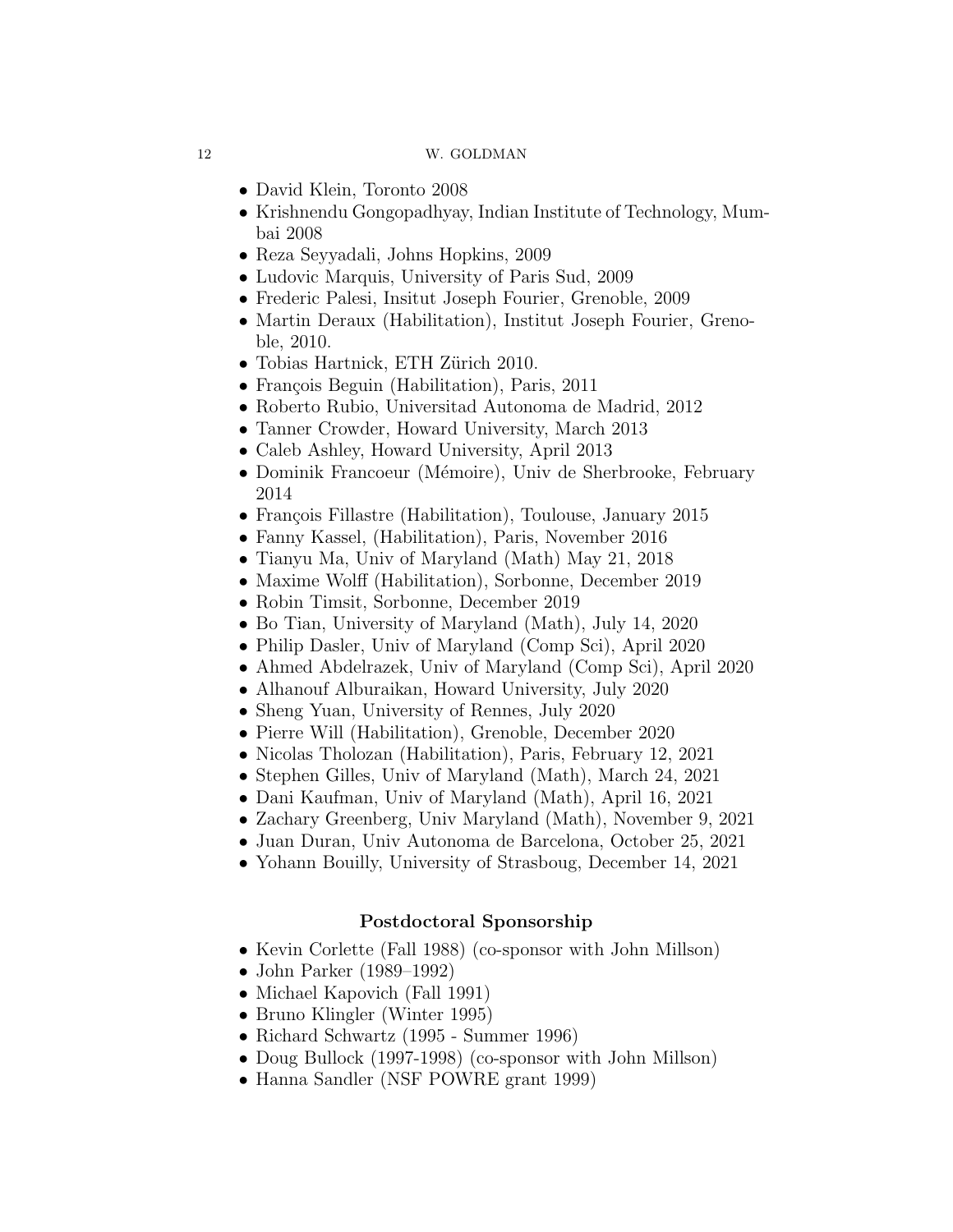- Kyeonghee Jo, 2004–2006.
- Karin Melnick, Summer 2006
- Kelly Delp (AWM fellowship, Summer 2009)
- Aaron Magid, (NSF 2009-2012)
- Rasmus Villemoes (Spring 2011)
- Rania Amer (2011)
- Michelle Lee (2012–2014)
- Caleb Ashley (2013–)

# Selected invited lectures (since 1989)

- January, Geometry seminar, Oxford University
- February, Topology seminar, University of Warwick
- Colloquium, University of London
- March, Colloquium, University of Manchester
- Geometry seminar, Oxford University
- Colloquium, University of Southampton
- May, Geometry seminar, Institut Fourier, University of Grenoble
- Seminar, Institut des Hautes Études Scientifiques
- June, Seminaire A.Besse, Ecole Politechnique, Paris ´
- August, Special Session, "Dynamics and Moduli Space," AMS Summer Meeting, Boulder, Colorado
- International Conference on Algebra, Novosibirsk, USSR
- Algebraic Geometry Seminar, Institute of Mathematics, Siberian branch of USSR Academy of Sciences, Novosibirsk, USSR
- September, Seminar Talk, Reinhart Memorial conference, Geometry Special Year, University of Maryland
- Colloquium, University of Toronto, Toronto, Canada
- October, Special Session, "Low-dimensional topology," AMS Regional Meeting, Hoboken, NJ
- December, Miniconference, Ohio State Univ., Columbus, OH
- Colloquium and Geometry Seminar, Rice University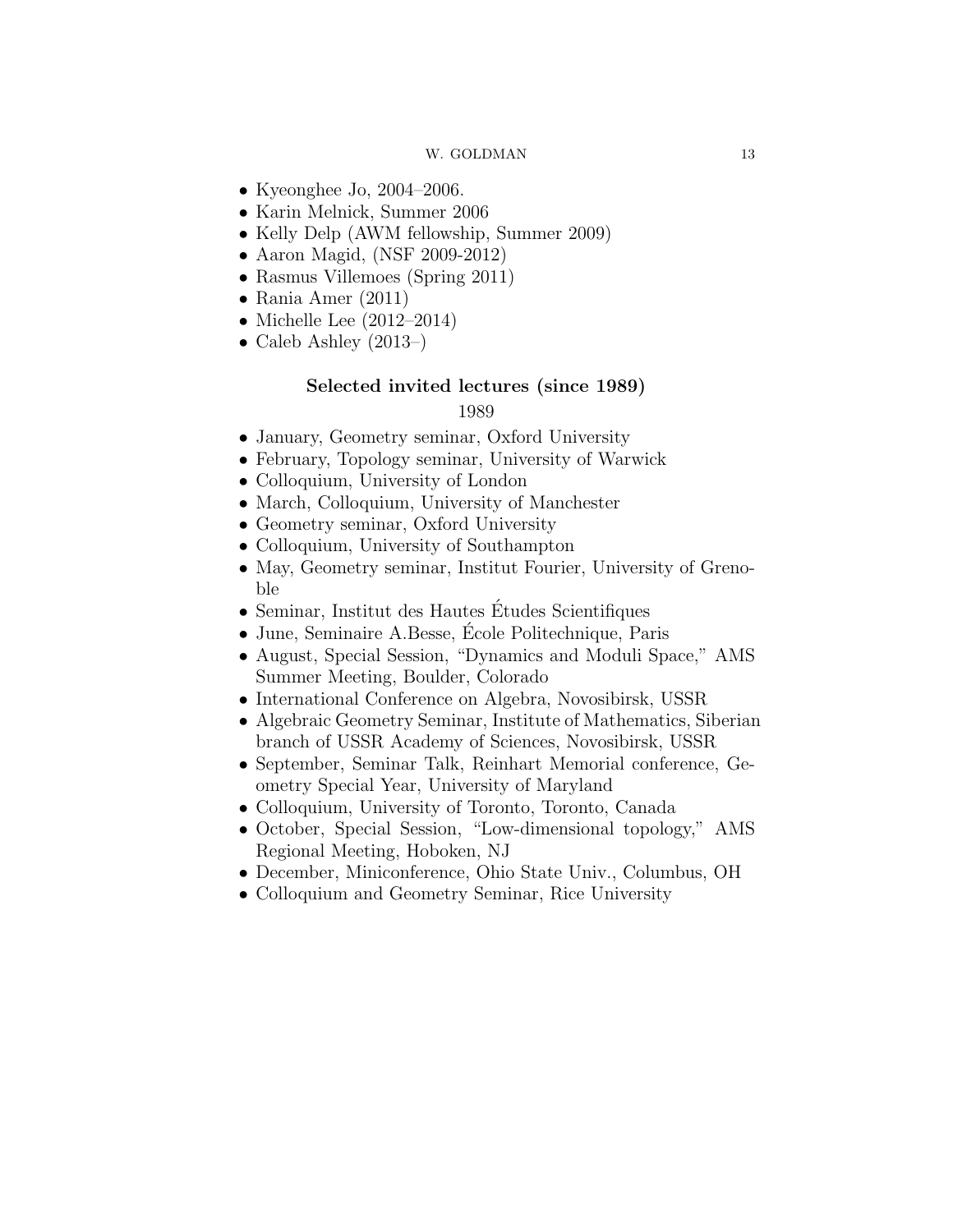### 1990

- January, Workshop, University of Utah
- February, Geometry Seminar and Complex Analysis Seminars, SUNY at Stony Brook
- May, Seminaire d'invariant de Casson, Universität Bern, Switzerland
- June, Colloquium, Tokyo Institute of Technology, Tokyo, Japan
- Principal Speaker, Workshop in "Geometric structures and representation spaces," Kyoto, Japan (two lectures)
- Colloquium, Osaka University, Japan
- Colloquium, Kumamoto University, Japan
- Colloquium and Topology seminar (3 lectures), Seoul National University, Korea
- October, Invited One-hour address, AMS meeting, Amherst, Massachusetts
- December, Conference on Complex Geometry, Commemoration of Fiftieth anniversary of Osaka University, Japan
- Conference on CR Structures, Kumamoto University, Japan

# 1991

- January, Conference on "Representations of fundamental groups," University of Chicago
- Colloquium, Northern Illinois University, De Kalb, Illinois
- March, Conference on "Bundles in complex differential geometry," Idaho State University, Pocatello, Idaho
- UMIACS Seminar on Computational Geometry and Computer Graphics
- Summer, Lectured (with computer demonstration) to Undergraduates and High-School Teachers, Regional Geometry Institute, Park City, UT
- September, Colloquium, University of Connecticut
- Valley Geometry Seminar, Amherst, MA
- October, Colloquium, American University, Washington, DC

- Special Session on "Complex analysis and symplectic topology," AMS Annual Meeting, Baltimore, MD
- Conference on "Flat connections and their applications," Tulane University
- Seminaire A.Besse, École Politechnique, Paris
- Colloque de Geométrie et Topologie, Université de Paris, Orsay, France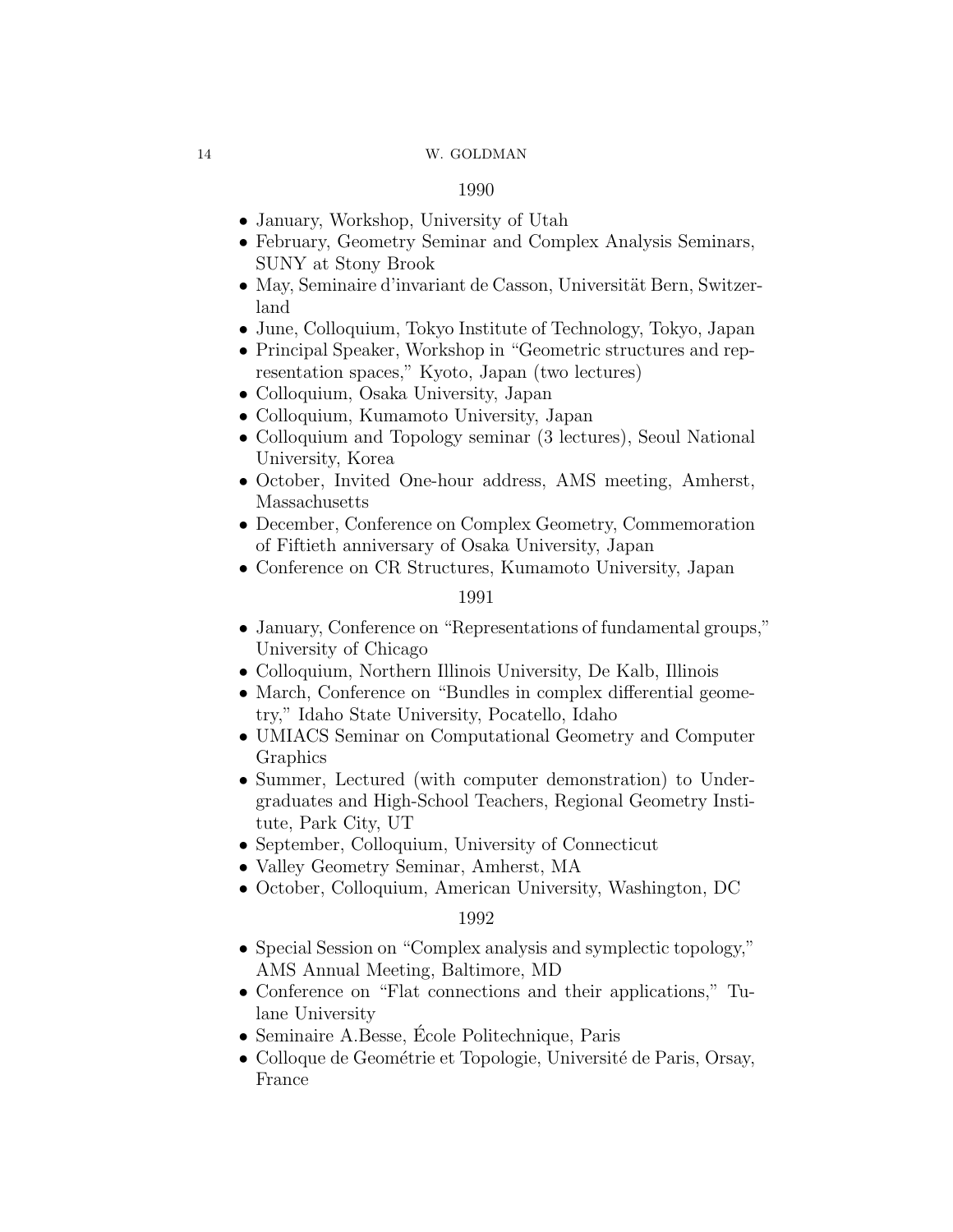- Colloque de Geométrie et Topologie, Université Paul Sabatier, Toulouse, France (two lectures)
- Relativity Seminar, Physics Department, University of Maryland
- Invited Speaker, Cornell Topology Festival
- Workshop on "Visualization of Geometric Structures," MSRI, Berkeley
- Colloquium, University of Washington, Seattle

### 1993

- Special Session, "Low-dimensional topology," AMS regional meeting, Howard University, Washington DC
- Topology conference, University of Pennsylvania
- Differentialgeometrie im Großen, Oberwolfach, Germany
- Conference in hyperbolic geometry, University of Warwick, England
- Geometry Seminar, Oxford University, England
- Special session of joint AMS-DMV meeting, Heidelberg, "Visualization in geometry and topology" (invited but declined)
- Geometry Seminar, University of Toronto
- Colloquium, University of Kentucky
- December, "Geometries in Interaction," Tel-Aviv University

### 1994

- Colloquium, Rutgers University, Newark
- Topology Seminar, Princeton University
- Topology Seminar, Institute for Advanced Study
- TGRC Workshop, Kyungpook National University, Taegu, Korea
- KOSEF Workshop, Korea National University of Education, Ch'onju, Korea
- Seminar, Okayama University, Okayama, Japan
- Special session, "Complex hyperbolic geometry and discrete groups, AMS regional meeting, Stillwater Oklahoma
- Workshop, "Applications of symplectic geometry," Newton Institute, Cambridge University, England

- Geometric analysis seminar, University of Minnesota
- Ontario Topology Seminar, Montreal, Quebec
- 4-week course, "Geometria differenziale," University of Perugia, Perugia, Italy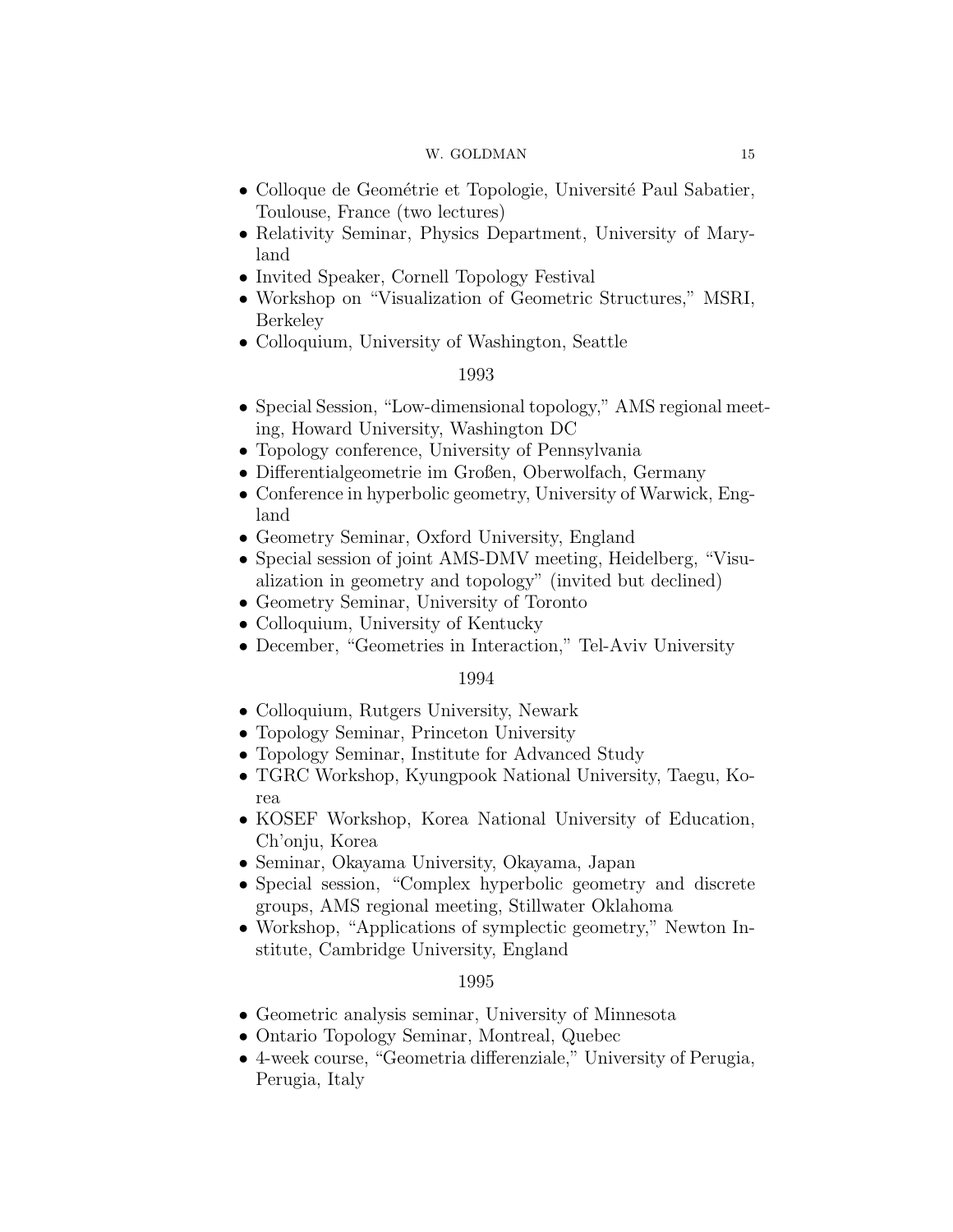• Special sessions, "Locally Symmetric Spaces," and "Cohomology of groups," AMS regional meeting, Boston, Massachusetts (invited)

### 1996

- Geometry Seminar, University of Pennsylvania
- "Visualizing geometry," Rutgers University, Camden, New Jersey
- Valley Geometry Seminar, University of Massachusetts, University of Massachusetts, Amherst, Amherst
- GANG Seminar, University of Massachusetts, University of Massachusetts, Amherst, Massachusetts
- Special Session, "Hyperbolic Geometry," AMS regional meeting, Courant Institute, New York City
- Midwest Geometry Conference, Norman, Oklahoma
- Conference on "Geometry, Physics and Harmonic maps," Campinas, Brazil
- Special session, "Holomorphic vector bundles with or without additional structure," AMS regional meeting, Lawrenceville, New Jersey
- Conference on "Crystallographic groups and their generalizations," Kortrijk, Belgium
- 'Knots in Washington" conference, George Washington University.

# 1997

- "Moduli Spaces in Geometry and Physics", Institute of Fundamental Theory, Gainesville, Florida.
- Colloquium, Rutgers University (New Brunswick, NJ).
- AMS regional meeting, College Park.
- Special session, "Noneuclidean and spacetime geometries", AMS regional meeting, Montréal.

- Colloquium, University of Arizona (2 lectures).
- Colloquium, University of Mainz.
- Round Table on "Pseudo-Riemannian Geometry", Nancy, France.
- Conference on "Rigidity, Ergodic Theory, and Geometry," Paris.
- Topology Conference, Athens, Georgia.
- Special Session on "Complexity of Geometric Structures," AMS meeting, Chicago (invited but declined).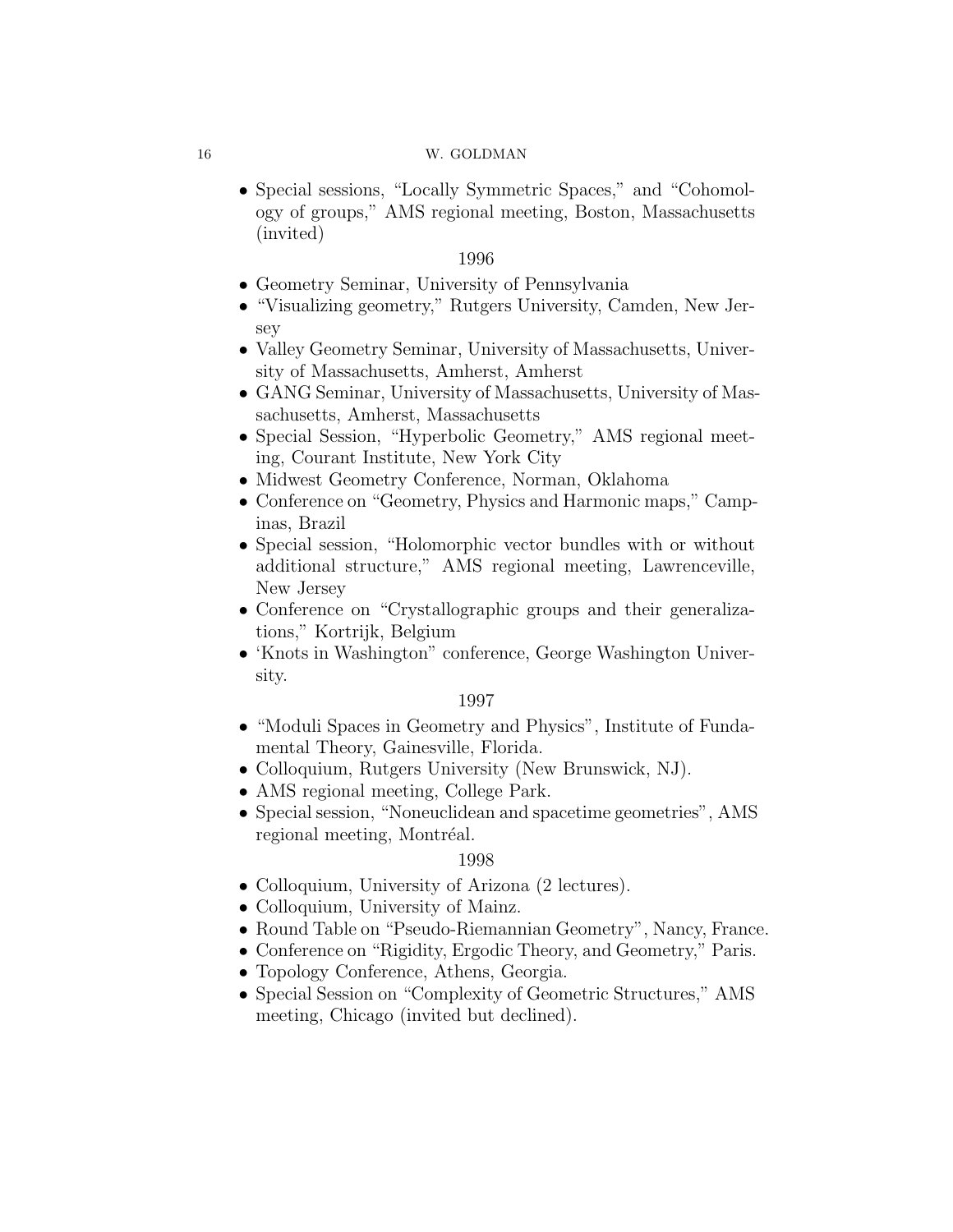### 1999

- Analysis Seminar, Columbia University.
- Special session on "Diophantine Problems," Regional A.M.S. Meeting, Las Vegas, Nevada.
- Special session on "Integrable Systems," Regional A.M.S. Meeting, Buffalo, New York.
- Special session on "Complex Geometry," Regional A.M.S. Meeting, Buffalo, New York.
- Lecture, "The Art of Mathematics," Yellow Barn Art Gallery, Glen Echo, Maryland.
- "Crystallographic Groups and their Generalizations II," Kortrijk, Belgium.
- A.M.S. Summer Institute "From manifolds to singular varieties," Boulder, Colorado.
- Topology seminar, Microsoft Research.
- Colloquium, McMaster University.
- Plenary Address, Annual Meeting of Canadian Mathematical Society, Kingston, Ontario.
- Special Session, "Differential Geometry," Annual Meeting of Canadian Mathematical Society.

## 2000

- Colloquium, University of Maryland.
- Colloquium, University of Durham.
- Seminar, University of Edinburgh.
- EURO-Workshop, "Rigidity in Dynamics and Geometry," Programme in Ergodic Theory, Rigidity and Number Theory, Newton Institute, Cambridge.
- April, Seminar, Warwick University.
- Seminar, Johns Hopkins University.
- June, Plenary Address, Lehigh Geometry Conference

- February, Lecture Series (Dynamics and group actions Special Colloquium, Lie groups Seminar), Yale University.
- April, Seminar, University of California San Diego.
- Seminar, University of Southern California.
- Seminar, Caltech.
- Colloquium, Rutgers University.
- May, Case Lecturer, Saint Louis University.
- Plenary Speaker, "Knots in Washington" conference, George Washington University.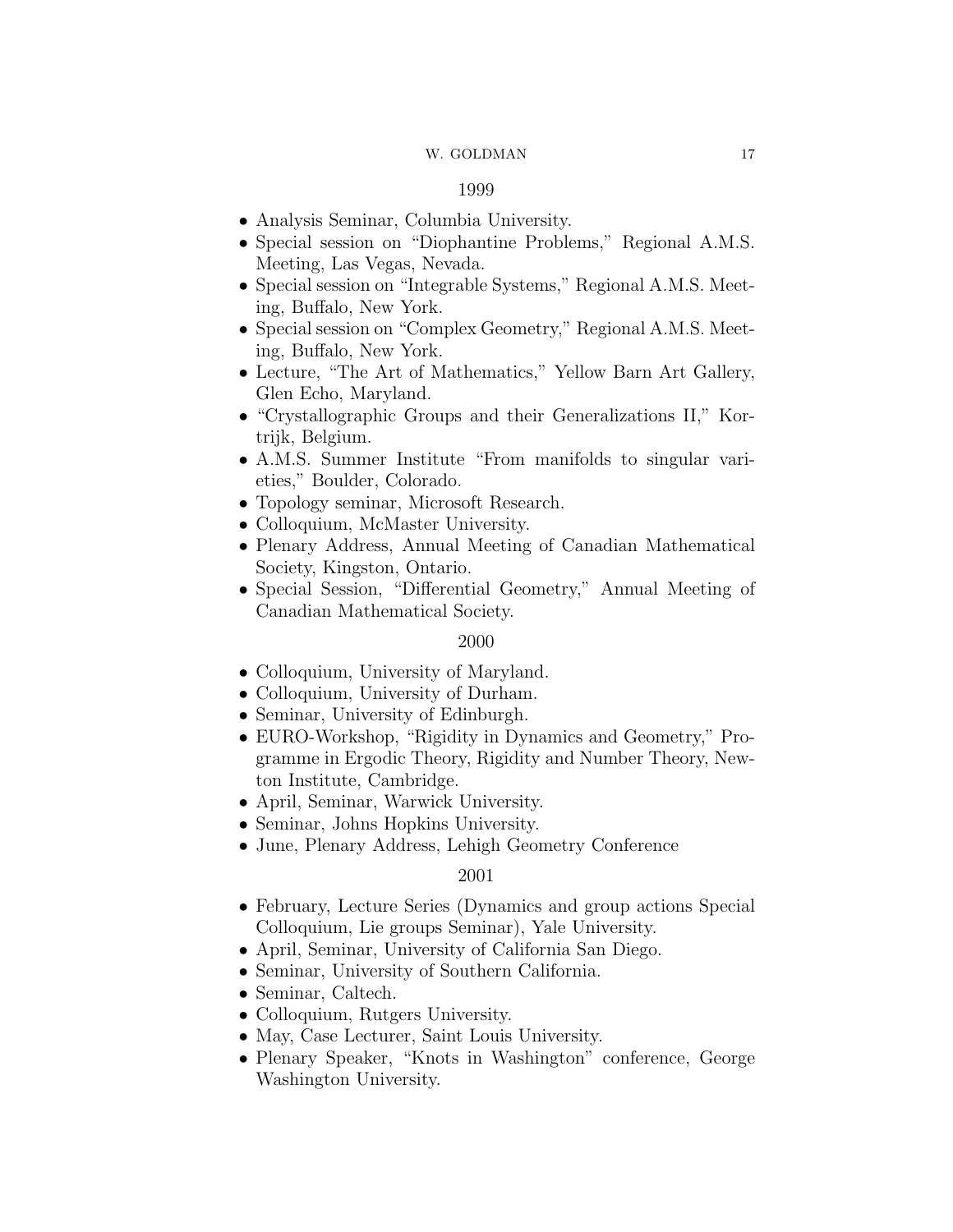- July, Special Session "Differential Geometric Methods in Mathematical Physics," joint meeting of AMS/SMF Lyon, France.
- September, Departmental Colloquium and Differential Geometry Seminar, University of Utah.
- October, Algebraic Geometry Seminar, Duke University.
- November, String Theory seminar, Department of Physics
- Differential Geometry Seminar, Oxford University.
- $\bullet$  3-lecture minicourse in Seminaire Sud-Rhodanien, "Geométrie des Espaces Homogènes", CIRM, Luminy, France.
- December, International Conference "Discrete groups, Geometry and Arithmetic" in honor of the sixtieth birthday of M.S. Raghunathan, Tata Institute of Fundamental Research, Bombay, India.

### 2002

- Topology Seminar, Columbia University.
- Department Colloquium, University of Virginia.
- Geometry Seminar, University of Illinois at Chicago.
- Topology/Geometry Seminar, University of Chicago.
- Department Colloquium, University of California, Santa Cruz.
- MSRI workshop "Nonabelian Hodge Theory".
- Department Colloquium, Stanford University.
- Seminar, Johns Hopkins University.
- Geometric Analysis Seminar, Princeton University.
- Scientific Committee, Discrete Groups and Geometric Structures, with Applications. (Crystallographic Groups and their Generalizations III) at Kortrijk (Belgium), May 22 - 24, 2002.
- "Geometry and Dynamics of Groups", CIRM, Luminy
- 3-lecture minicourse and lecture in conference, European Differential Geometry Endeavor in Edinburgh, Scotland (23 July  $-2$  August 2002).

- Plenary speaker, International Conference on "Complex Geometry and Dynamical Systems," commemorating the 60th birthday conference of Alberto Verjovsky, (January 6-10) Cuernavaca.
- Japan-Amer. Math. Inst., "Knots and Primes," Johns Hopkins
- Seminar, University of Chicago (March 13)
- Seminar, University of Illinois at Chicago. (March 14)
- Colloquium, George Mason University. (March 28)
- AMS Special Session, "Rigidity in geometry and group theory," AMS regional meeting, Courant Institute, New York.(April 13)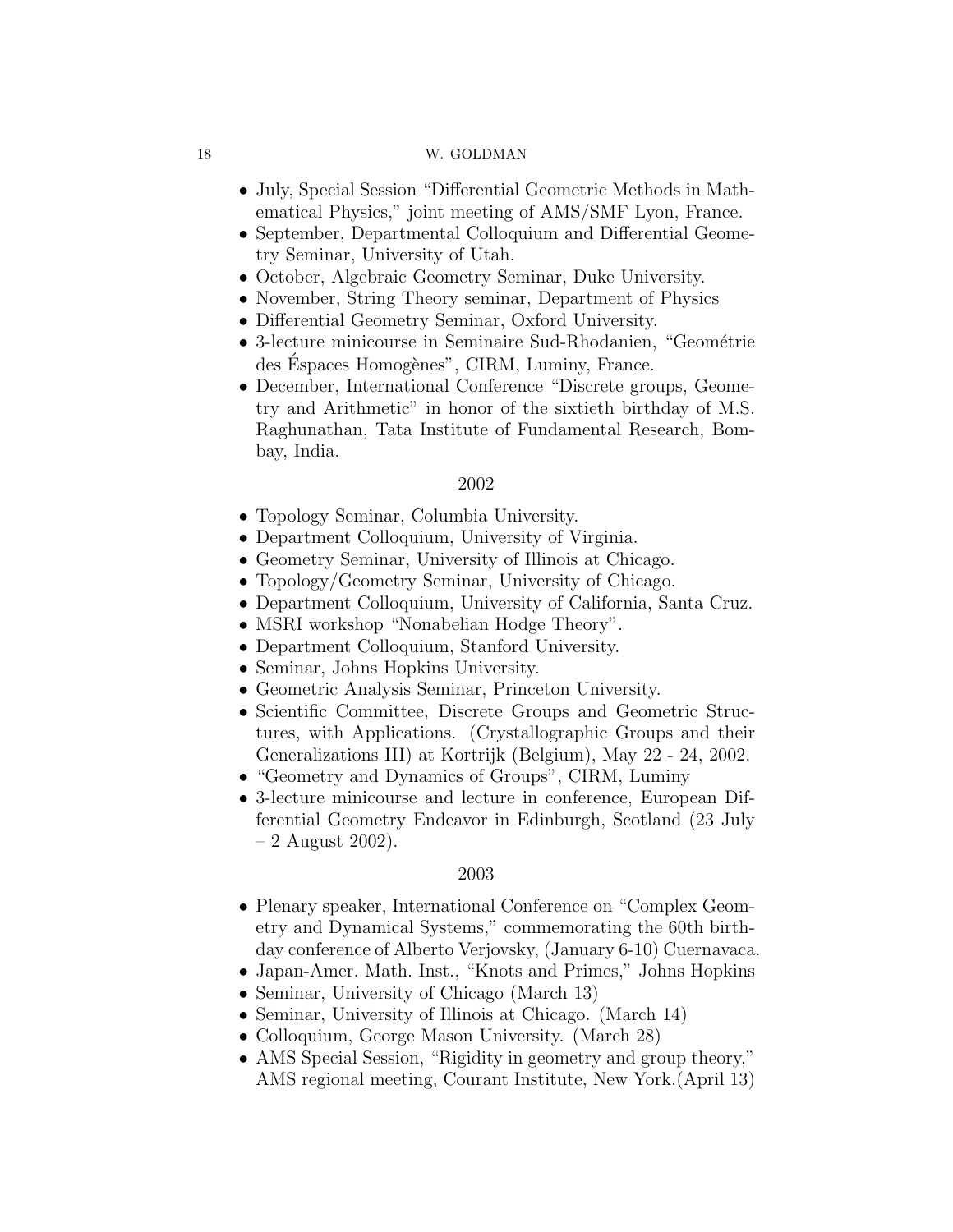- Organizer and Plenary Speaker, Knots in Washington XVI (May 6)
- Seminar, Instituto de Matematicas y Fisica Fundamenta, Madrid. (May 15).
- AMS Special Session, "Moduli spaces in geometry and physics," joint AMS-RSME meeting, Sevilla. (June 21)
- Geometry/Dynamics seminar, École Normale Superieure de Lyon. (June 23)
- July, Plenary speaker, "Vector bundles in Algebraic Geometry," Porto, Portugal.
- Plenary Speaker, Knots in Washington XVII (December 21)

# 2004

- Keynote speaker, "Physics and Mathematics of the large N (Planar) Limit in Gauge Theory," conference at Centre de Recherches Mathématiques, Montréal. (January 8, Far Hills Inn, Val Morin)
- Colloquium, Rice University, (January 22)
- Colloquium, American University, (January 28)
- Colloquium, Northwestern University, (March 10)
- Geometry Seminar, University of Chicago, (March 11)
- Geometry Seminar, University of Chicago, (May 4)
- Co-organizer with V. Charette and T. Drumm, "New techniques in Lorentz manifolds," Banff International. Research Station. (November)

- AMS Special Session, "Dynamics of Mapping Class Group Actions on Moduli Spaces" (40-minute survey talk) Atlanta
- "Geometric structures on low-dimensional manifolds and their deformation spaces," Minicourse, Cuernavaca
- Plenary speaker, "Bounded Cohomology, Harmonic Maps and Higgs Bundles," Strasbourg and Basel.
- Colloquium, Morgan State University
- Colloquium, Wesleyan University
- Plenary speaker (and co-organizer), "Discrete Groups and Geometric Structures, with Applications" ("Crystallographic Groups and their Generalizations IV"), Oostende, Belgium, May 29– June 2, 2005.
- Minicourse, "Geometric structures on low-dimensional manifolds and their deformation spaces", Lisbon Geometry Lectures
- Workshop on "Lorentzian Geometry," ENS de Lyon
- "Higgs bundles and vector bundles on curves," Madrid
- Colloquium, University of Illinois, Champaign-Urbana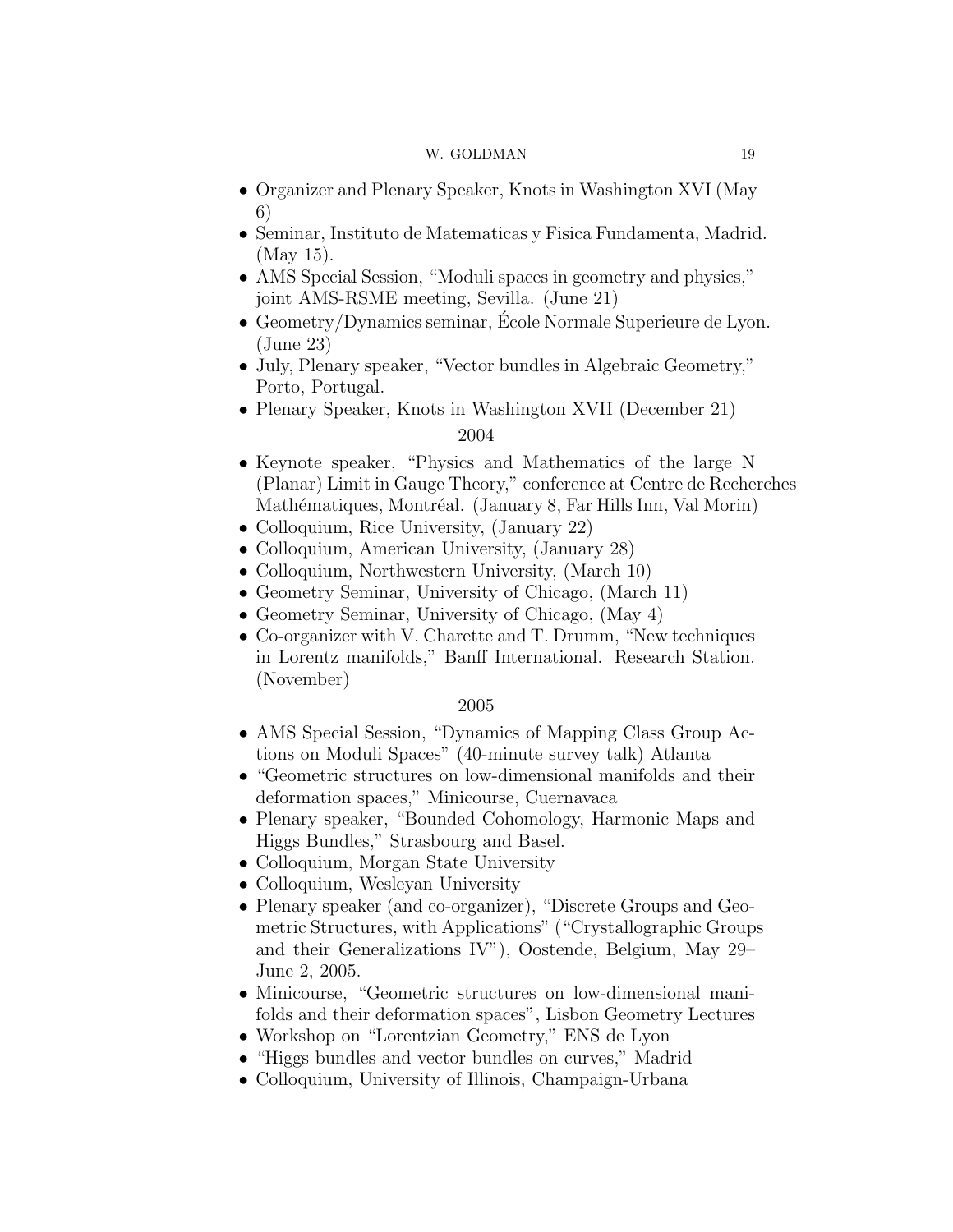- Crash course, "Mapping Class Group Dynamics on Character Varieties", University of Chicago
- "Pseudo-Riemannian Geometry", Schrödinger Institute, Vienna
- "Mathematical aspects of general relativity", Newton Institute
- Colloquium, Columbia University

# 2006

- Topology seminar, University of Texas
- Colloquium, Brown University
- Colloquium, Pennsylvania State University
- "Lie Groups: Dynamics, Rigidity, Arithmetic", Conference to honor Gregory Margulis's 60th birthday, Yale University
- Topology Seminar, University of Wisconsin
- Co-organizer and speaker,"Complex Geometry," Conference to honor Domingo Toledo's 60th birthday, Utah
- Principal Speaker, "Current Developments in Geometric Topology," Barrett Lectures, University of Tennessee
- "Teichmüller Spaces: Classical and Quantum," Oberwolfach
- Invited speaker, Geometry Conference, to honour Nigel Hitchin's 60th birthday, Madrid
- Pacific Northwest Geometry Seminar, Portland State Univ.

- Seminar, Insituto Scientifica Tecnica., Lisbon
- Seminar, University of Porto
- Panelist (representing AMS), "What are the implications of the new curriculum recommendations for post-secondary education and employment?", conference on "K-12 Mathematics Curriculum Standards: What Should Students Learn and When Should They Learn It?", Center for the Study of Mathematics Curriculum (CSMC) (http://cltnet.org/cltnet/misc/csmcmath07/), Arlington, Virginia
- Dynamics and Geometry Seminars, Yale University
- Geometry Seminar, Colloquium, Univ. of Georgia
- Graduate Topology Seminar, Georgia Tech
- Workshop, "Representations of surface groups", American Institute of Mathematics, co-organizer with Steven Bradlow, Oscar García-Prada and Anna Wienhard
- 28th William J. Spencer Lecture, Kansas State Univ.
- Geometry Seminar, University of Illinois, Chicago
- Conference to honor Bill Thurston's 60th birthday, Princeton University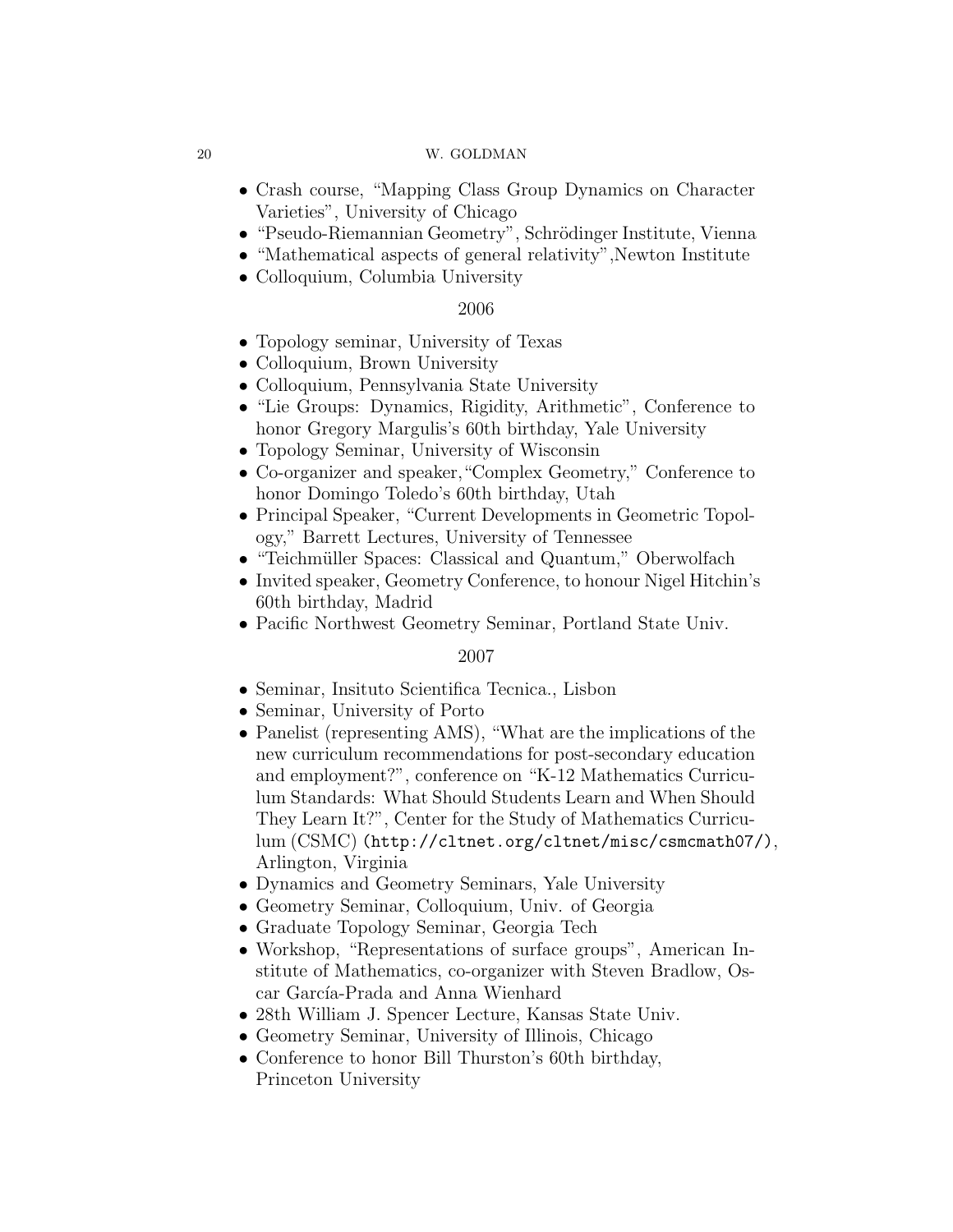- Plenary speaker (two lectures), 7th KAIST Geometric Topology Fair, Gyeongju, Korea
- $\bullet$  Cluster Algebras Seminar, Université de Sherbrooke
- Colloque, Centre de Recherches Mathématiques, Montréal
- Distinguished Scholar-Teacher Public Lecture, "Playing pool on curved surfaces and the wrong way to add fractions" (October 8).
- Seminar, "Teichmüller theory and Kleinian groups" program, Mathematical Sciences Research Institute, Berkeley (December 6).

- Co-organizer (with V. Charette, K. Melnick and K. Scannell), Special Session, "Conformally flat Lorentzian Manifolds," Joint Mathematics Meetings, San Diego, January 7
- Department Colloquium and Lunch Seminar, Princeton University, February 6
- Seminar organizer and primary speaker, "Mapping class group dynamics on moduli spaces," Princeton University Mathematics Department (met weekly all Spring semester)
- After Hours Conversations, "Equilateral Triangles", Harry's Bar, Institute for Advanced Study, March 3
- Co-organizer and speaker, "Lie Theory, Geometry and Discrete Groups," Conference to honor John Millson's 62nd birthday University of Maryland, March 20–23
- Department Colloquium, Yale University, April 6
- Plenary Speaker (and workshop co-organizer), Fourth Ahlfors-Bers Colloquium, Rutgers University, Newark, May 8-11
- Plenary Speaker, "Group-theoretic Methods in the Study of Algebraic Varieties," Conference to Celebrate Friedrich Hirzebruch's 80th Birthday, Bar-Ilan University, Israel May 18 – 25
- Scientific Committee, "Crystallographic Groups and Geometric Structures", (Crystallographic groups and their generalizations V) Kortrijk, Belgium, May 26-30
- Lecture series in "Geometry and dynamics of groups" activity, Ecole Polytechnique, Paris, June 2–3. ´
- Conference on Algebraic and Geometric Topology, Gdansk, Poland, June 9-13
- Symplectic Geometry seminar, University of Toronto, August
- Co-organizer and speaker, "Representations of surface groups," workshop, CIRM Luminy, September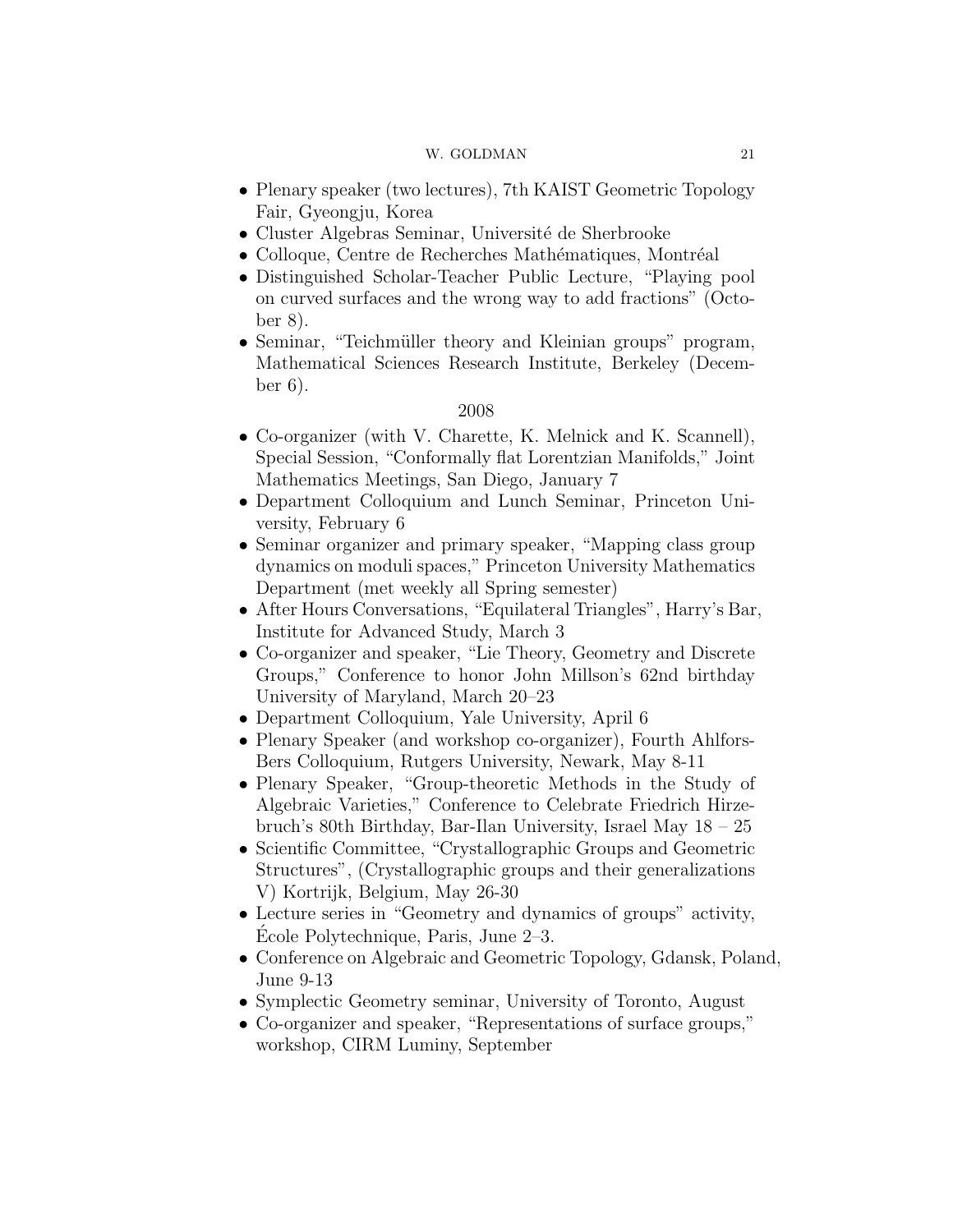## 2009

- Special Session, "Geometry, Algebra, and Topology of Character Varieties ," AMS Annual Meeting, Washington DC
- Colloquium, National University of Singapore January 21.
- Conference on "Dynamics of  $Aut(\mathbb{F}_n)$ -actions on representation varieties", Sde-Boker, Israel, January 6-11 (invited but declined)
- Colloquium, Howard University, February 6.
- Complex Analysis and Dyamics Seminar, Graduate Center CUNY, New York City, March 4
- Research Seminar, Northeastern University, March 10
- Department Colloquium, University of Tennessee, March 20
- Invited Address, Mathematical Association of America University of Mary Washington, Fredericksburg, Virginia April 17-18.
- "Group theory, number theory and geometry," conference in honor of Fritz Grunewald on his sixtieth birthday, Oxford, 30 March - 3 April (invited but declined)
- Geometry Seminar, University of Paris Sud (Orsay) May 28
- "From braid groups to Teichmüller spaces", Luminy workshop, 1 - 5 June
- Department Colloquium and Seminar, Université de Rennes,  $6$ - 11 June
- "Encounters between mathematicians and theoretical physics" Strasbourg, 11 -13 June.
- NSF-CBMS Conference, Central Connecticut State University, July 23, 2009, Families of Riemann Surfaces and Weil-Petersson Geometry (Scott Wolpert, principal speaker)
- Seminar, Princeton University, September 20
- Colloquium, Temple University, September 21
- "What is..." seminar, University of Michigan, October 13
- Colloquium, University of Michigan, October 13
- November 16 21 "Computational Differential Geometry, Topology, and Dynamics" workshop in thematic program "Foundations of Computational Mathematics" Fields Institute, Toronto. (invited but declined)
- December 16- 20, Special Session "Geometric structures and Geometric group theory" of joint AMS-KMS meeting, Seoul, and possible workshop. (invited but declined)

### 2010

• Miniconference, "Geometric structures in 2 and 3 dimensions," Autrans, France, January 17-22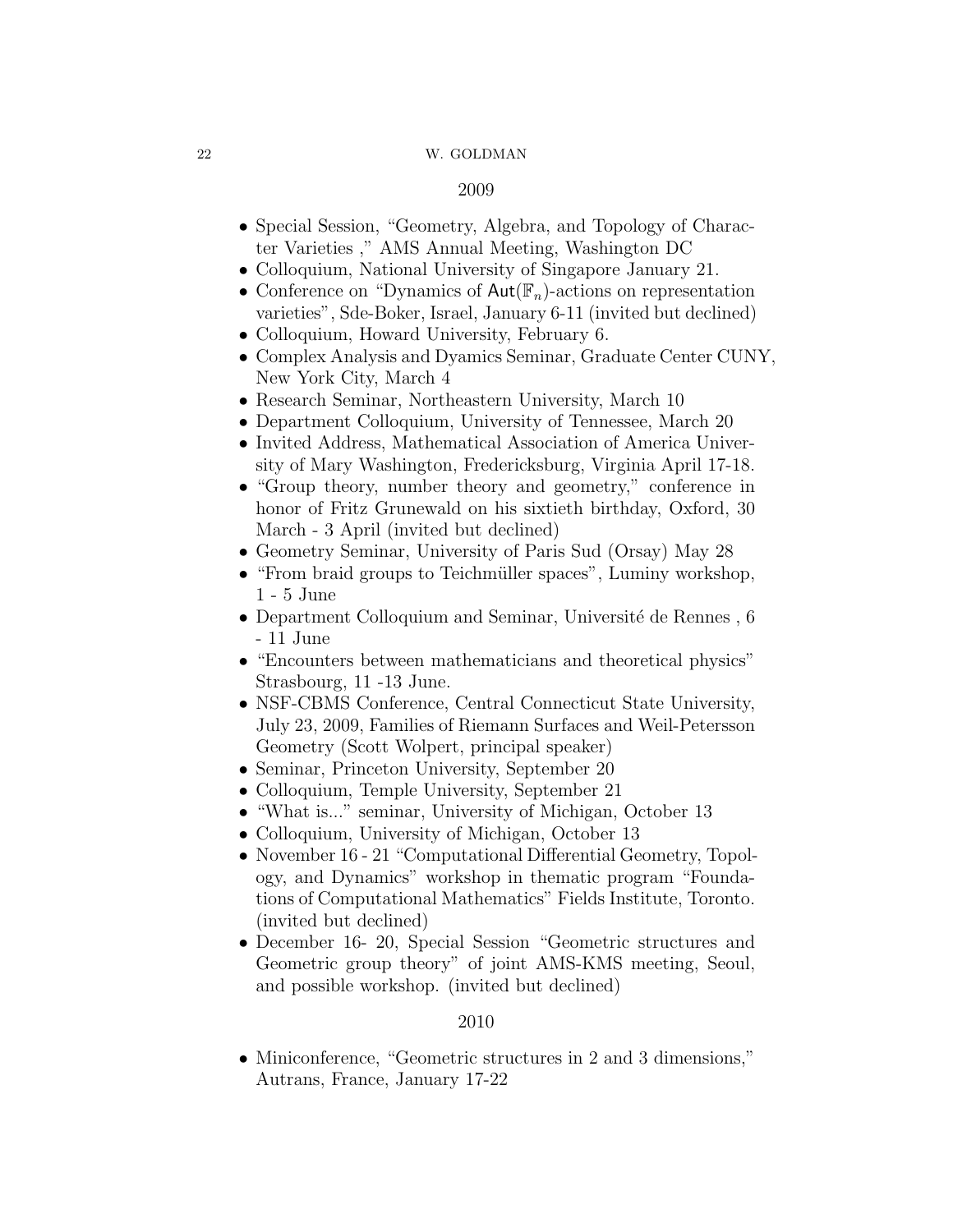- Miniconference, "Conformally flat Lorentz manifolds," Princeton University, February 17–19 (co-organizer and speaker)
- Colloquium, University of Maryland, February 26
- Geometry Seminar, University of Münich, March 22
- Invited Speaker, Second Killing-Weierstrass Colloquium, Braniewo, Poland, March 24-26.
- Colloquium, University of Illinois, Chicago, April 23
- Co-organizer (with A. Reid, R. Canary and S. Boyer), Character Varieties in the Geometry and Topology of Low-dimensional Manifolds, BIRS, Banff April 25-30.
- Teichmüller theory and its interactions with Mathematics and Physics, Barcelona, June 28- July 3.
- Co-organizer (with J. Seade, S. Cantat and N. Gusevskii) and lecturer (5 1-hour lecture minicourse), Advanced School and Workshop on Discrete Groups in Complex Geometry, ICTP, Trieste, Italy, 28 June - 16 July
- Co-organizer (with Ser-Peow Tan and Caroline Series), Geometry, Topology and Dynamics of Character Varieties, Institute of Mathematical Sciences, National University of Singapore July 17– August 17, speaker in Conference
- Invited Speaker, Geometry Section, International Congress of Mathematicians, Hyderabad, August 19-27
- Chair, Organizing committee, "Geometry and analysis on moduli of Riemann surfaces," symposium in honor of Scott Wolpert, University of Maryland, September 22-24
- Colloque sur Representations et les Surfaces, Université de Sherbrooke, October 2010.

- Colloquium, Rice University, January 2011.
- Topology Seminar, CIRGET, Université de Quebec a Montréal, February 18.
- BIRS Workshop, "Frontiers in Complex Dynamics" (Celebrating John Milnor's 80th birthday), February 20–25.
- Higher Teichmüller theory, University of Michigan RTG conference and lecture series (4 lectures), 15-17 April 2011
- Scientific Committee and Plenary Talk, 30 May 2 June, Discrete Groups and Geometric Structures, with Applications IV (CGG VI), Oostende (Belgian coast)
- Transformation Groups and Associated Geometric Structures, honoring Herbert Abels 70th Birthday, Bielefeld, June 2-5.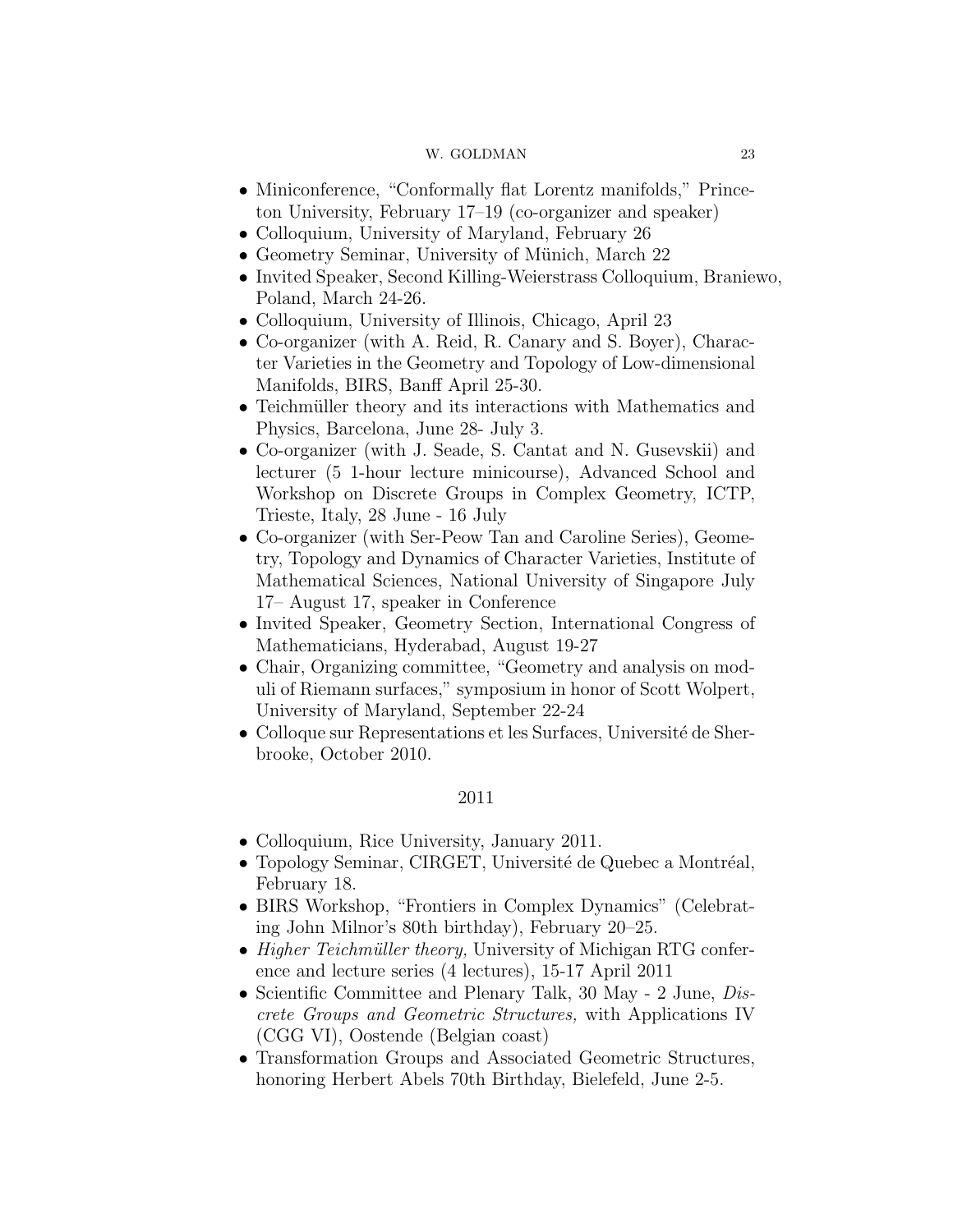- Faces of Geometry: 3-Manifolds, Groups and Singularities A Conference in Honor of Walter Neumann, Columbia University, New York, June 6–10.
- Organizer (with V. Charette, D. Cooper and A. Wienhard), Mathematical Research Community, Geometry of Real Projective Structures, 12-18 June, Snowbird, Utah.
- *Vector Bundles and Algebraic Curves*, Newton Institute, Cambridge University 27 June — 1 July
- Geometry and Arithmetic of Lattices, London Mathematical Society Durham Symposium (July 4-14). (3 lectures)
- Aspects of hyperbolicity in geometry, topology, and dynamics, A workshop and celebration of Caroline Series' 60th birthday 25-27 July 2011, University of Warwick
- Geometry and Dynamics of Teichmüller Spaces, Seventh William Rowan Hamilton Geometry and Topology Workshop to be held in the Hamilton Mathematics Institute, Trinity College Dublin, Ireland, September 1-3, 2011.
- Ergodic decompositions of moduli spaces, Workshop, Princeton University, October 2011
- Distinguished Lecturer, CIMAT, Guanajuato, Mexico, Fall 2011; Colloquium  $+2$  lectures, November 2–5
- Distinguished Lecturer, Texas A & M, December 5-7 (3 lectures)

- Research Seminar Organizer (and first speaker), Special Trimester "Geometry and Analysis of Surface Group Representations," Institut Henri Poincar´e, January-March
- Seminar, University of Paris VI (Jussieu), March 13, 2012
- Colloquium, Institut Fourier, Grenoble, March 15, 2012
- Seminar, University of Paris-Sud, Orsay, March 22, 2012
- Master Class (3 lectures), Centro de Recerca Matematica, Bellaterra, Spain, April 10–12, 2012
- Seminar, Institut Mittag Leffler, May 22, 2012
- Workshop, *Weil-Petersson Dynamics*, American Institute of Mathematics, June 2012
- Plenary Speaker, IVth Latin American congress on Lie groups in Geometry, CIMAT Guanajuato, Mexico, August 2012.
- Department Colloquium, University of Maryland, October 10, William Thurston: a Mathematical perspective
- Department Colloquium, Université de Sherbrooke, October 12, William Thurston: a Mathematical perspective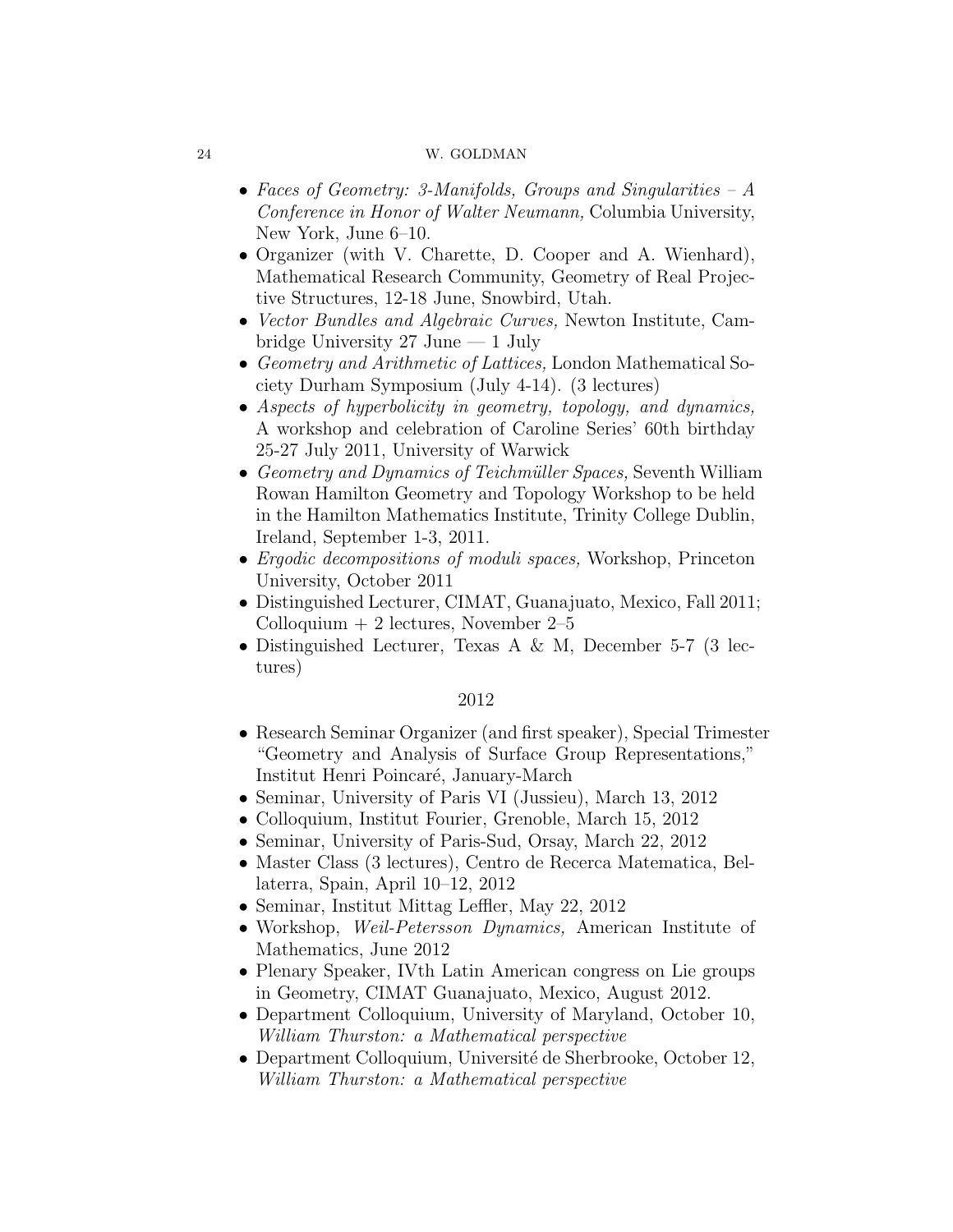- Co-organizer (with V. Charette, F. Labourie and A. Wienhard) and Speaker, CRM Montréal workshop, *Higher Thurston*-Teichmüller Theory, October 15-19
- Invited 1-hour speaker, 22nd Fall Workshop on Computational Geometry, University of Maryland (November 10)
- Department Colloquium, McMaster University (November 23)
- Seminar, University of Toronto (November 26)

# 2013

- Department Colloquium, University of Oregon, January 14; Geometry Seminar, University of Oregon, January 15
- Department Colloquium, Howard University, January 25
- Advances in Teichmüller Theory, Schrödinger Institute Vienna, February 4-8.
- Department Colloquium, Indiana University, February 15.
- Department Colloquium, Towson University, February 28.
- 2013 Distinguished Visitor, Department of Mathematics, Oberlin College, March 19–23
- Intistute for Pure and Applied Mathematics (UCLA) workshop, Dynamics of Groups and Rational Maps, April 8 - 12
- Geometry Seminar, University of Toronto, June 28
- Differentialgeometrie im Großen, Oberwolfach workshop, June 30-July 6
- Co-organizer, Workshop on "Exotic Geometric Structures," semester on "Low-dimensional Topology, Geometry, and Dynamics," Institute for Computation and Experimental Research in Mathematics, Brown University; Research Seminar talk, September 26
- Plenary lecture, "Conformal Geometry and Riemann Surfaces: A conference in honor of Professor Ravi S. Kulkarni," Queens Collge, October 25–27
- Seminar, University of Toronto, November 15
- Plenary lecture, Workshop on "Character varieties and geometric structures," Howard University, December 16–20

- Workshop, New Trends in Teichmüller theory and Mapping Class Groups, Oberwolfach, (9-14 February 2014)
- Colloquium, University of Pittsburgh,  $(28$  February 2014)
- Organizing Committee (chair), GEAR Network Retreat, University of Maryland, (17-21 March 2014)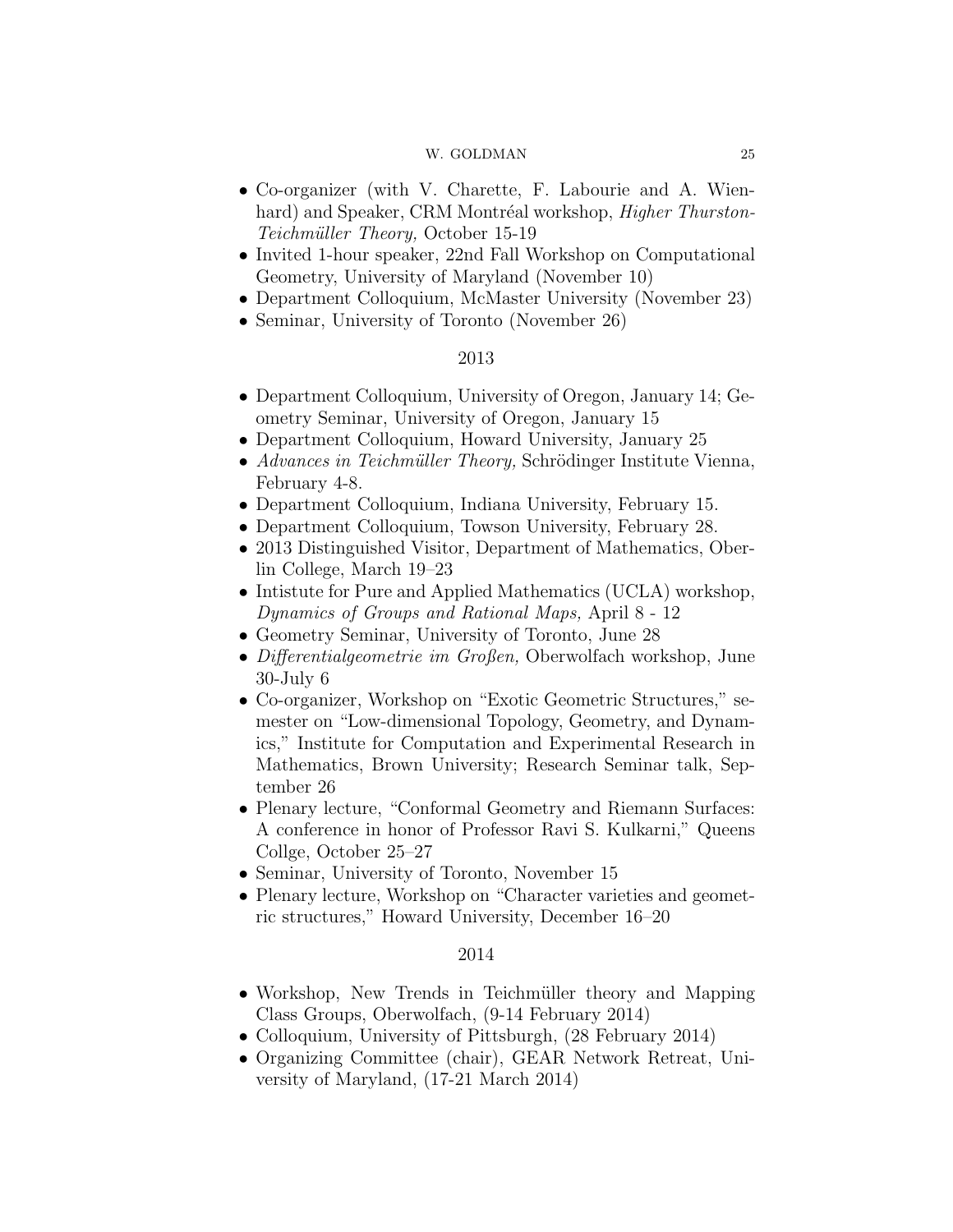- Special Session "Low-dimensional Topology and Group Theory", AMS Sectional meeting March 29-30, 2014, University of Maryland Baltimore County
- Minicourse, "Geometric structures and discrete groups," University of Texas, Austin, (2-4 May 2014)
- Conference, "Teichmüller theory and mapping class groups," Kibbutz Hagoshim, Israel, (May 7-14) (invited but declined)
- Minicourse Speaker, GGTM Research School, Configuration and moduli spaces in Math. and Physics, In Memory of Bill Thurston, Rabat, Morocco, (June 3-6, 2014)
- Lectures in Casablanca and Marrakech (29 May 2014) (colloquium level)
- Conference  $(1 \text{ lecture})$  and Minicourse  $(4 \text{ lectures})$ , Teichmüller theory and surfaces in 3-manifolds, Centro di Ricerca Matematica "Ennio De Giorgi", Pisa (May 26 -June 20, 2014)
- Scientific Committee and Plenary Speaker, "Groups and Geometry and Spaces," ICM Satellite Conference on Geometric Group Theory and Geometric Structures KAIST (Daejeon, Korea) (August 7–12, 2014) (invited but declined)
- Colloquium, De Paul University, (September 12)
- GEAR seminar, University of Illinois, (September 16)
- Colloquium, George Mason University, (September 19)
- September, Master Class in Geometry, Samos, Greece (5 lectures, September 22–26)
- SAG seminar, Université de Sherbrooke, (October 15)
- Université de Québec à Montréal, (CIRGET seminar), (October 17)
- Invited Address, Meeting of American Mathematical Society, Dalhousie University, Halifax, Nova Scotia. (October 18)
- Topology and Dynamics Seminar, George Mason University (November 9)
- Dynamics Seminar, University of Maryland (December 11)

- Scientific Committee, Semester on "Dynamics on Moduli Spaces and Geometric Structures," MSRI, Berkeley, January – May
- Lead Organizer, Introductory Workshop, MSRI
- Seminar on "Lorentzian Geometric Structures," MSRI (2 lectures)
- MSRI-Evans Colloquium (March 2)
- Department Colloquium, University of California, Santa Cruz (April 19)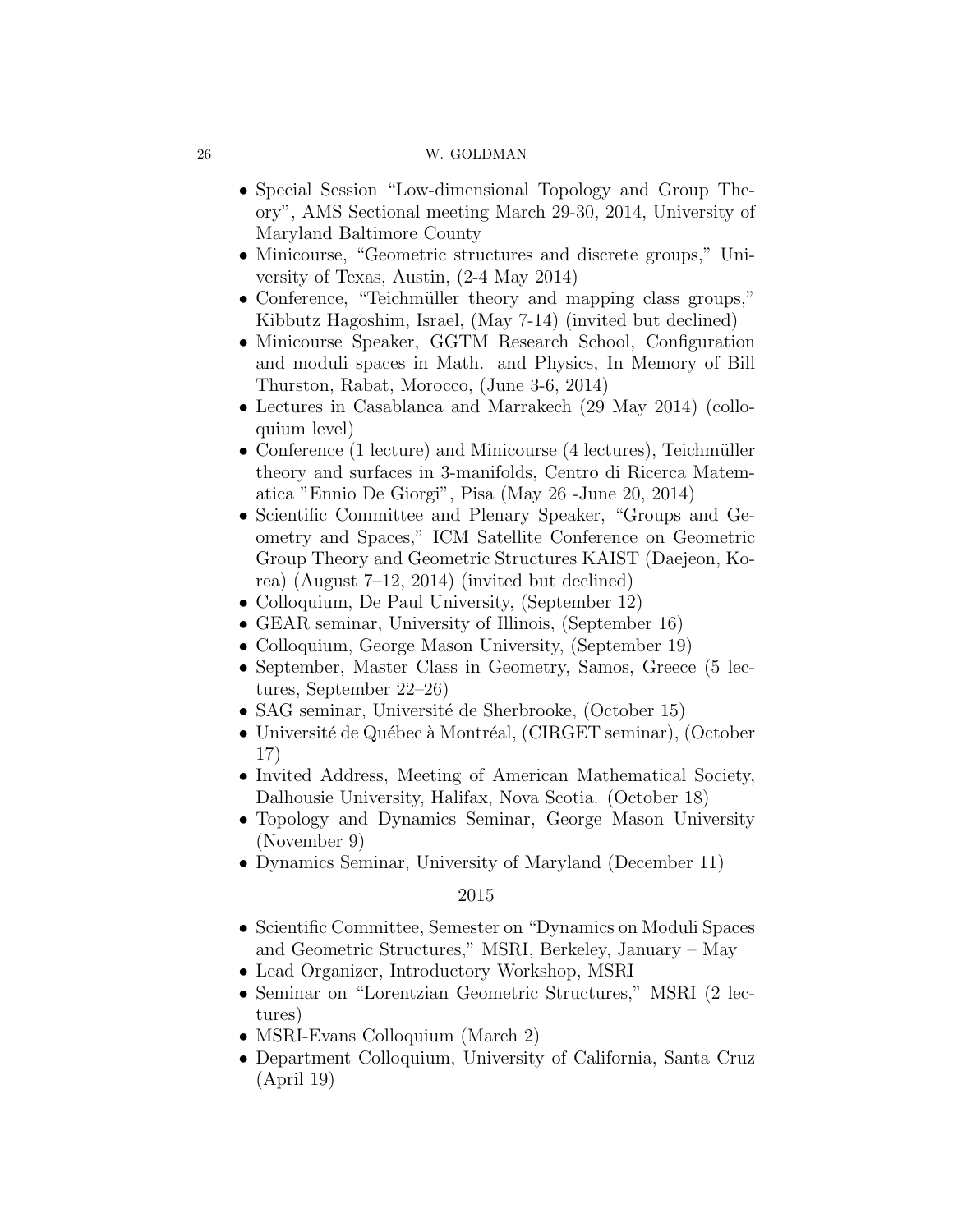- Bay Area Differential Geometry Seminar, University of California, Santa Cruz (May 2)
- RIMS workshop, "Geometry of Moduli Space of Low Dimensional Manifolds," Kyoto, Japan (December 16)

# 2016

- African Institute of Mathematical Sciences, Conference on "Holomorphic Differentials," Cape Town, South Africa (January 7)
- Lecture at Churchill High School, Montgomery County, Maryland (February 18)
- Geometry Seminar and Colloquium, Brown University (February 25)
- Colloquium, National University of Singapore, 21 March 2016
- Invited Speaker, "Dynamics, Geometry and Number Theory in honor of the 70th birthday of Gregory Margulis" Institut Henri Poincaré, Paris, June 13-17, 2016.
- Invited Speaker, Conference in honor of the 70th birthday of Nigel Htchin," Oxford University, 9-11 September 2016
- Virginia Topology Conf., Univ, of Virginia, 18-20 November

- Colloquium, California Institute of Technology, 14 February
- Geometry/Topology Seminar, Temple University, 1 March
- Geometry/Topology Seminar, Oxford University, 12 June
- Nonpositive curvature group actions and cohomology, Isaac Newton Institute, Cambridge, June 23
- Invited Speaker, "Monopoles, Gauge theory and Integrable Systems," a conference in honor of Jacques Hurtubise, Centre de Recherches Mathematiques, Montréal, August 21-25
- Geometry Seminar, Brown University, 13 September
- Dynamics Seminar, University of Chicago, 25 September
- Geometry Seminar, Harvard University, 31 October
- Geometry/Topology Seminar, Northeastern University, 7 November
- ICTS Minicourse "Geometry, groups and dynamics," and Discussion Meeting, "Surface group representations and geometric structures," Bangalore, India, 6-24 November (invited but declined)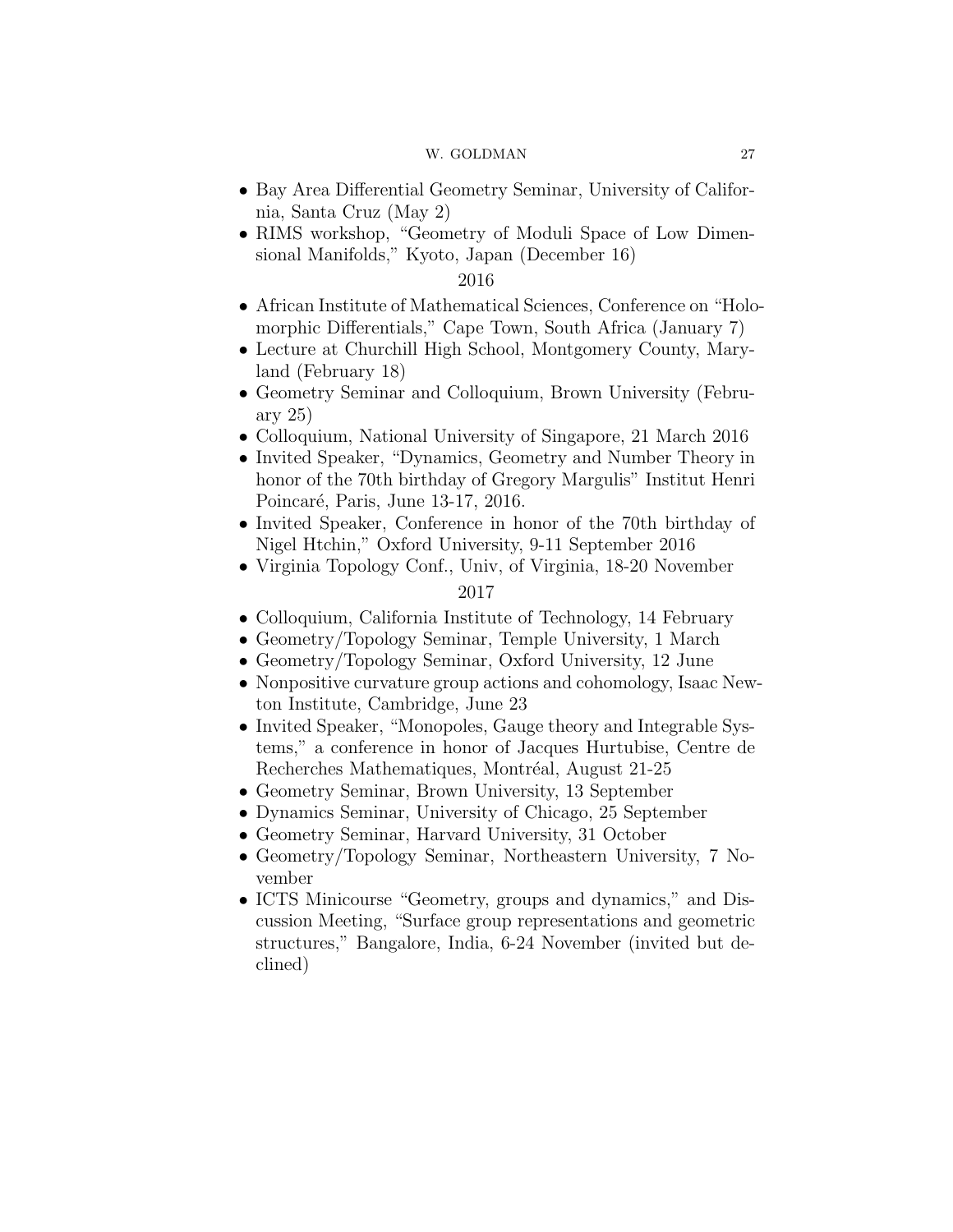# 2018

- Colloquium, University of Missouri, March 22
- Short presentation on the research of Maryam Mirzakhani, fundraising dinner for documentary film and MSRI fellowship (sponsored by MSRI and Renaissance Technologies), April 2.
- Dynamics/Geometry Seminar, Stony Brook, April 23
- Invited Speaker, "Characters in low-dimensional topology  $-A$ conference in honour of Steven Boyer", Montréal, June  $4-8$
- Faculty, Summer Undergraduate Program, ICERM "Low Dimensional Topology and Geometry", (June 11– August 3)
- Invited Speaker, "Representation Varieties and geometric structures in low dimensions", University of Warwick, July 2-8
- Higgs bundle conference, BIRS conference at Oaxaca, Mexico, July 2-8 (invited but declined)
- Invited Speaker, "Geodesics on hyperbolic manifolds and related topics," honoring Ara Basmajian, Connecticut College, August 8-10
- Oberwolfach workshop, "New Trends in Teichmüller Theory and Mapping Class Groups", September 3–7
- Geometry Seminar, I.H.E.S. December 10
- Geometry/Dynamics Seminar, Université de Paris, Jussieu, December 13
- Higgs bundle conference, Las Platas, Argentina, December 17– 21 (invited but declined)

# 2019

- Invited Speaker, "Groups, spaces and geometries, in honor of Alessandra Iozzi's 60th birthday", ETH Zürich, January 25
- Scientific Committee/Keynote Address, "Dynamics of group actions – a conference in honor of Yves Benoist," Cetraro,May 28
- I.C.E.R.M., Differential Geometry Lecture, September 26

### 2020

- Maryland Geometry/Topology Seminar, February 10
- Special Session, AMS sectional meeting Charlottesville, March 13–14 (canceled)

- Colloquium, Indian Institute for Science, Education and Resarch, Mohali (state of Punjab, India), February 12
- Geometry Seminar, IISER Mohali, February 17
- Geometry Seminar, University of Heidelberg, February 23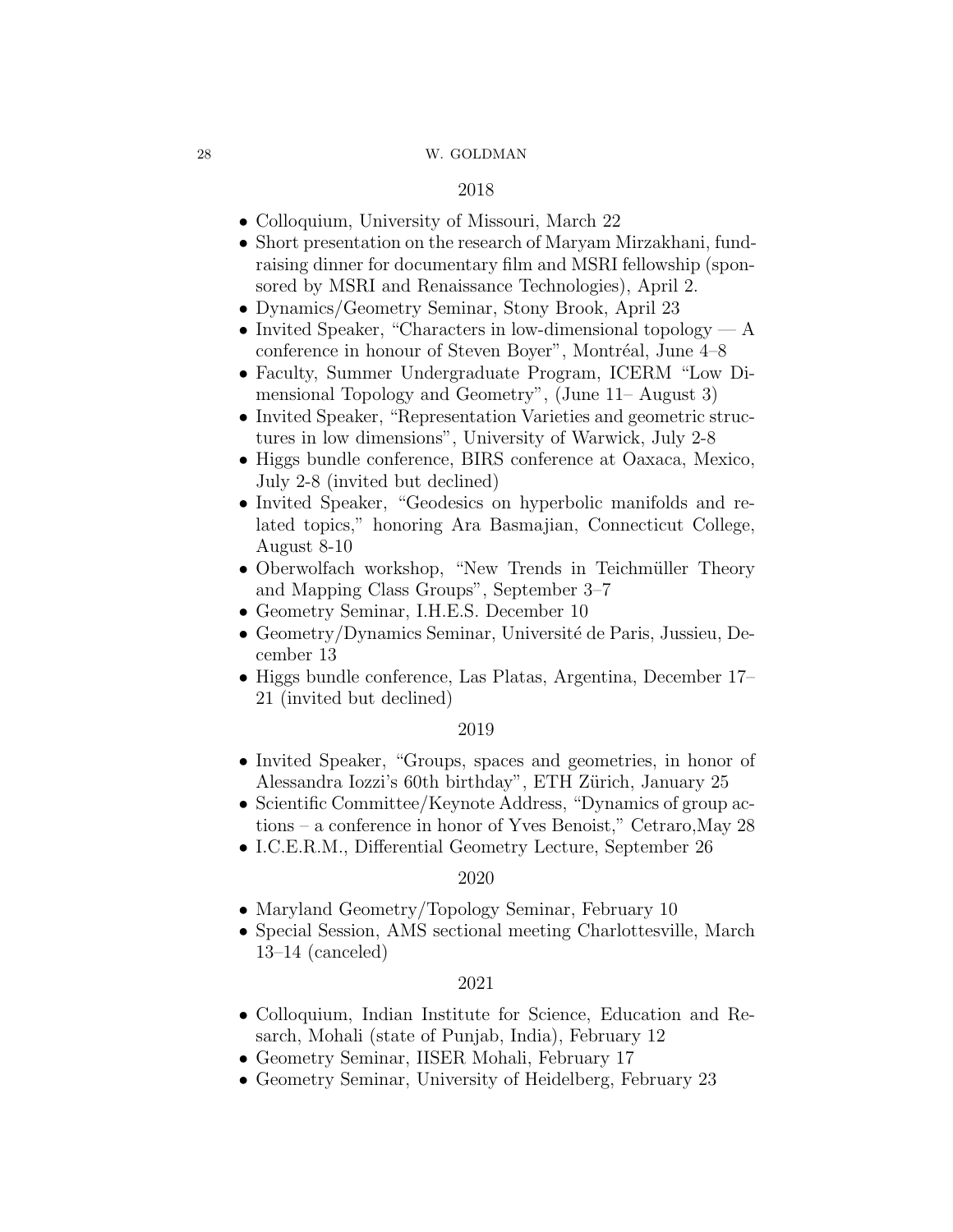- Greater Washington Topology Seminar, George Washington University, May 7
- Colloquium, University of California, Santa Cruz, 25 May
- Computational Aspects of Discrete Subgroups of Lie groups, $i/a$ *i*. ICERM, 14 June 2021.
- International Conference on Discrete Groups, Geometry and Arithmetic: A virtual event in honour of M.S. Raghunathan's 80th birthday;  $/a$ ; 9-11 August 2021.
- Dynamics Seminar, University of Maryland, October 7
- Seminar on Character Varieties, Dynamics and Arithmetic, Institute for Advanced Study, November 10, 17

# 2022

- Members Colloquium, "Cubic surfaces and non-Euclidean Geometry," Institute for Advanced Study, January 24
- Joint Princeton University/IAS symplectic geometry seminar, February 28
- Mathematical Conversiations, Institute for Advanced Study, "Crooked Geometry: Crystallography in the geometry of  $(2+1)$ special relativity," March 2
- Colloquium, Rutgers University (Newark) April 27
- Burton Jones Distinguished Lecture Series, University of California (Riverside), May 11
- Symposium for Ravi Kulkarni's 80th birthday, India, May 21-24

# Grants and Awards

- Awards
	- Fellow, Washington Academy of Sciences 2016
	- American Mathematical Society Fellow 2013
	- University of Maryland Distinguished Scholar-Teacher 2007
	- Alfred P. Sloan Foundation Fellow 1987–89
	- Research and Scholarship Award 2010 (Univ. Maryland)
	- Faculty Mentor (for Rachel Kirsch), Philip Merrill Presidential Scholars Program 2009-2010
- Grants
	- NSF Research Grants 1981–present
	- Most recent award: DMS1709791(5-year award)
	- Research Networks in Mathematical Sciences Grant, with Steven Bradlow (UIUC), Steven Kerckhoff (Stanford), Richard Wentworth (Maryland) and Anna Wienhard (Princeton/Maryland), NSF 2011 (\$5 M for 2011-2016) GEometric structures And Representations (GEAR)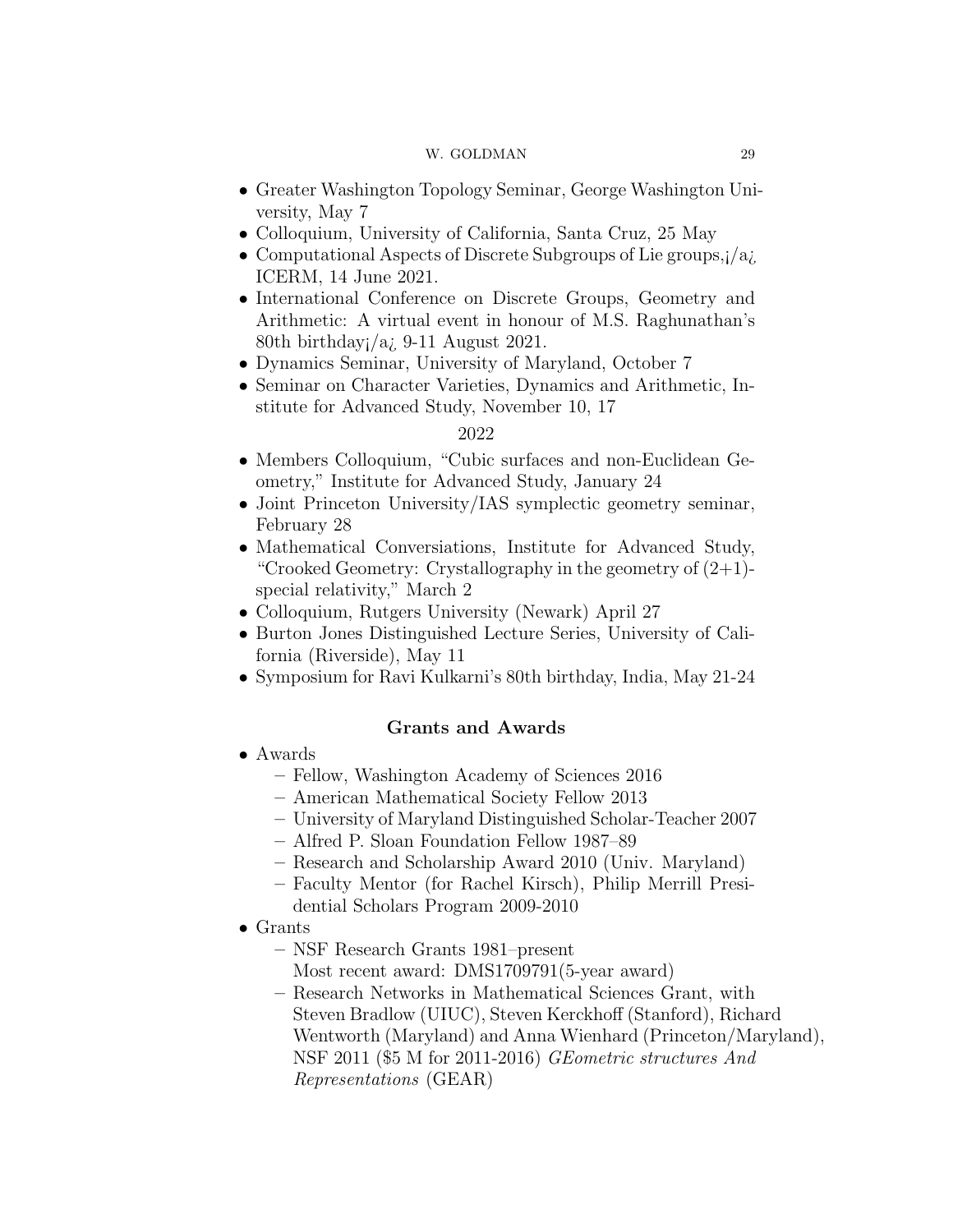- Focused Research Group Award, "Deformation theory of geometric structures," with Daryl Cooper (UCSB), Gregory Margulis and Yair Minsky (Yale), and Anna Wienhard (Princeton), NSF 2011
- Simons Sabbatical Grant (2014-2015)
- Travel grants
	- ∗ NSF Travel grant for US participants at CIRM conference, "Representations of surface groups," September 1-5 2008.
	- ∗ NSF Travel grant for US participants at 2010 ICTP conference on "Complex geometry...", Trieste, Italy.
	- ∗ NSF Travel grant for US participants for 2010 IMS conference on "Geometry, topology and dynamics of character varieties," Singapore.
	- ∗ NSF Travel grant for US participants for 2012 ICTS Conference on "Geometry, groups and dynamics," Almora, India (December 3–17)
- MSRI Postdoctoral Fellowship, 1984–1985
- AMS Postdoctoral Research Fellowship 1980–81 (offered but declined)
- NSF Postdoctoral Fellowship 1980–81
- NSF Graduate Fellowship 1977–80
- SERC Visiting Fellowship, Oxford University (sponsored by Professor S. K. Donaldson)
- Supplemental NSF grant to bring Michael Kapovich to University of Maryland Mathematics Department, 1991–1992
- Supplemental NSF grant to bring Simon Donaldson to University of Maryland Mathematics Department, 1992–1993
- University of Maryland Semester Research Awards, Fall 1998, Fall 2005.
- Equipment grants:
	- Principal Investigator, departmental NSF grant for computer equipment (SCREMS), 1986
	- Co-Principal Investigator (with H.Glaz), NSF (SCREMS) grant for computer equipment for University of Maryland Mathematics Department, 1990
	- Co-Principal Investigator (with H.Glaz), NSF (SCREMS) grant for computer equipment for University of Maryland Mathematics Department, 1992
	- Co-Principal Investigator (with H.Glaz), GRB grant for computer equipment for University of Maryland Mathematics Department, 1994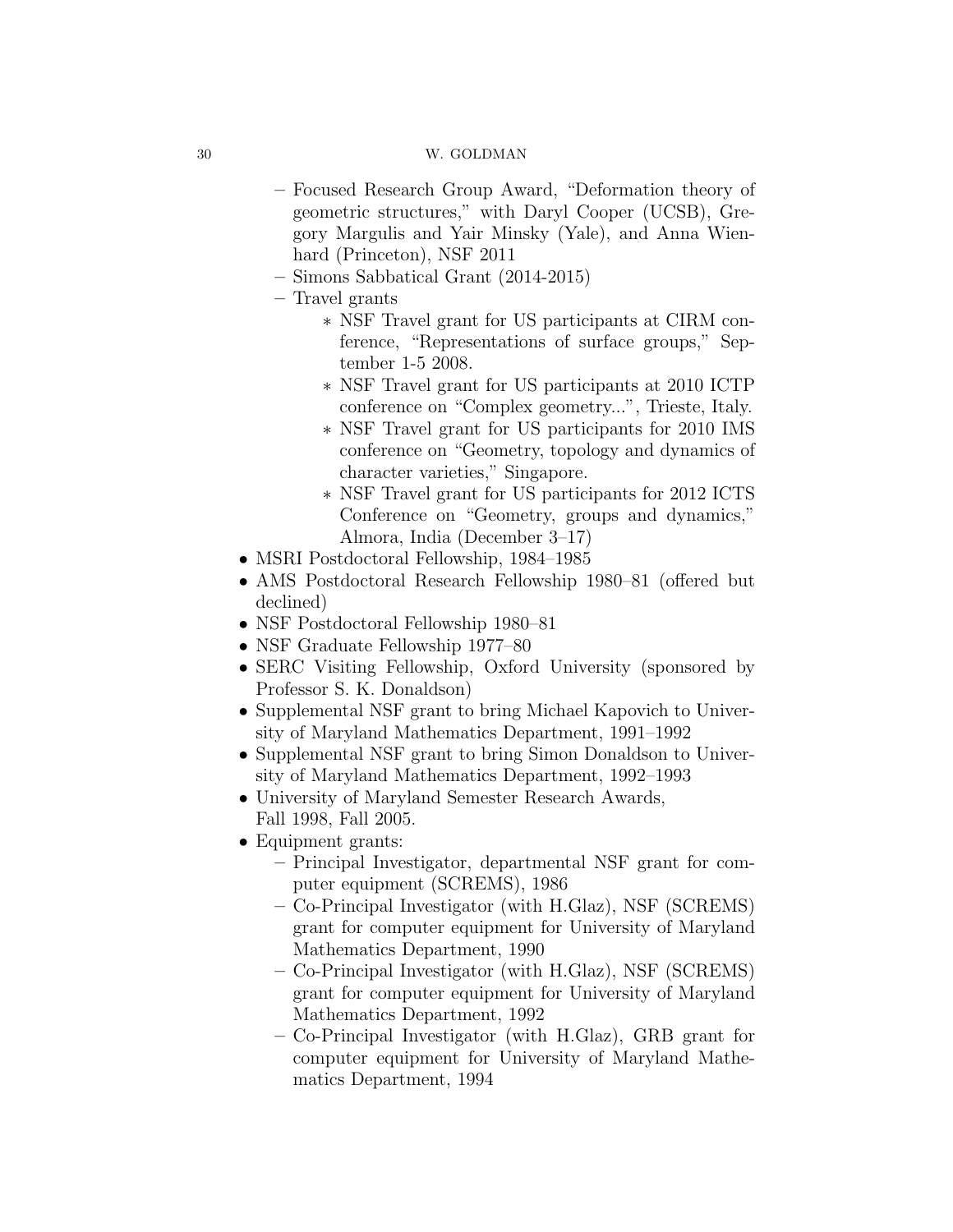# Service

- Selection Committees
	- Member, Selection Committee for the King Faisal International Prize in Science (2018), Riyadh, Saudi Arabia, January 8-12, 2018
	- Comparative Evaluation for Institute for Mathematics, Heidelberg University 2019
- Proposal Review
	- NSF site visit for Institute for Advanced Study, 2016
	- NSF panels for research grants
	- Reviewer for NSERC, ISF, BSF, CNRS grant proposals
- American Mathematical Society
	- Member, since 1977 (lifetime member)
	- Member-At-Large, Council (2022–2025, 2006–2009).
	- Member (AMS Representative), AWM-AMS Noether Lecture Committee (2021–2023)
	- Member (Council Position), Committee on Publications
	- AWM-AMS Noether Lecture Committee
	- Committee on the Profession (2012—2015)
	- Committee on Education (2006–2009).
	- Advisory Board, Mathematics Research Communities February 2010–January 2013
	- Panelist, Project NeXT panel discussion on Graduate Education, Joint Mathematics Meetings, January 2007.
	- AMS-IMA-SIAM Committee on Summer Research Conferences, 2003—2006 (AMS representative).
- Mathematical Association of America (member)
- Association for Women in Mathematics (member)
- Departmental Review Committees (other than NSF):
	- Chair, External Review Committee,
		- Department of Mathematics, National University of Singapore, March 2016
		- Chair, External Review Committee, Department of Mathematics and Institute of Mathematical Sciences, Stony Brook University, March 2006.
		- Review Committee for VIGRE program, University of Wisconsin, March 2006.
		- External Review Committee for Mathematics Department, Binghamton University, April 2013
- Other Administrative Committees:
	- ICERM Scientific Advisory Board (2019-2022)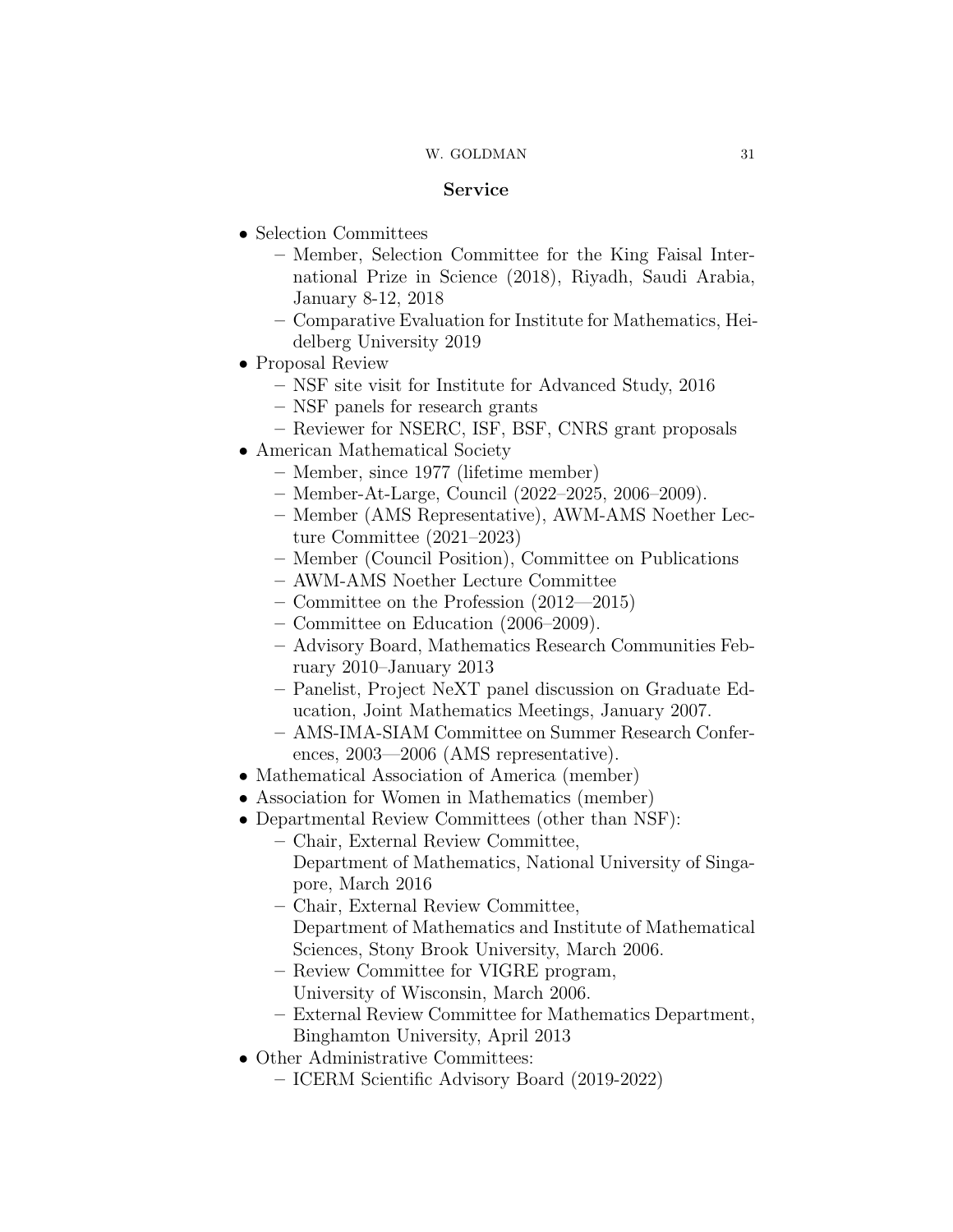- Scientific Advisory Panel, Fields Institute (2012–2016)
- Board of Governors, Geometry Center, University of Minnesota, 1994–1996.
- Reviewer for Simons Collaboration Grants, 2015, 2018
- US Observer for European Science Foundation Research Networking Program, "Interactions of Low-Dimensional Topology and Geometry with Mathematical Physics"
- Conference organization
	- Organizing Committee, "Geometry, Groups, and Dynam $ics - a$  conference in honor of François Labourie", 6-10 June 2022, Cargese, Corsica
	- Organizing Committee, "Geometry and Analysis: A symposium in honor of Scott Wolpert's 70th birthday", Univ. Maryland, 8 March 2021
	- Scientific Committee, Ahlfors-Bers Colloquium 2008 2014
	- Scientific Committee, Summer School/Workshop/Conference, Institute of Mathematics, National University of Singapore, Summer 2010
	- Co-director, School and Conference on Discrete Groups in Complex Geometry and Dynamics, ICTP, Trieste, June 28– July 14, 2010 (also presented a course of 5 75-minute lectures in the Summer School)
	- Co-organizer, BIRS workshop "Geometry of Character Varieties," Banff, May 2010
	- Scientific Committee, 14 18 March 2011 Representations of Surface Groups and Higgs Bundles (A Satellite Meeting at the University of Oxford), part of Newton Institute semester-long activity on "Moduli Spaces"
	- Co-organizer, Dynamics Conference, University of Maryland 2- 5 April 2011
	- Scientific Committee, Trimestre at Institut Henri Poincar´e, January - March 2011 (with O. Guichard, J.-M. Schlenker and A. Wienhard), "Geometry and Analysis of Surface Group Representations"
	- Scientific Committee, Trimester at Centro de Recerca Mathematica, Barcelona, March – May 2011 (with Luis Alvarez-Cónsul, S. Bradlow, Peter Gothen, I. Mundet i Riera, ), "Research Programme on Geometry and Quantization of Moduli Spaces"
	- Scientific Committee, Workshop at Ann´ee Th´ematique, Centre de Recherches Mathématiques, Montréal (with V. Charette,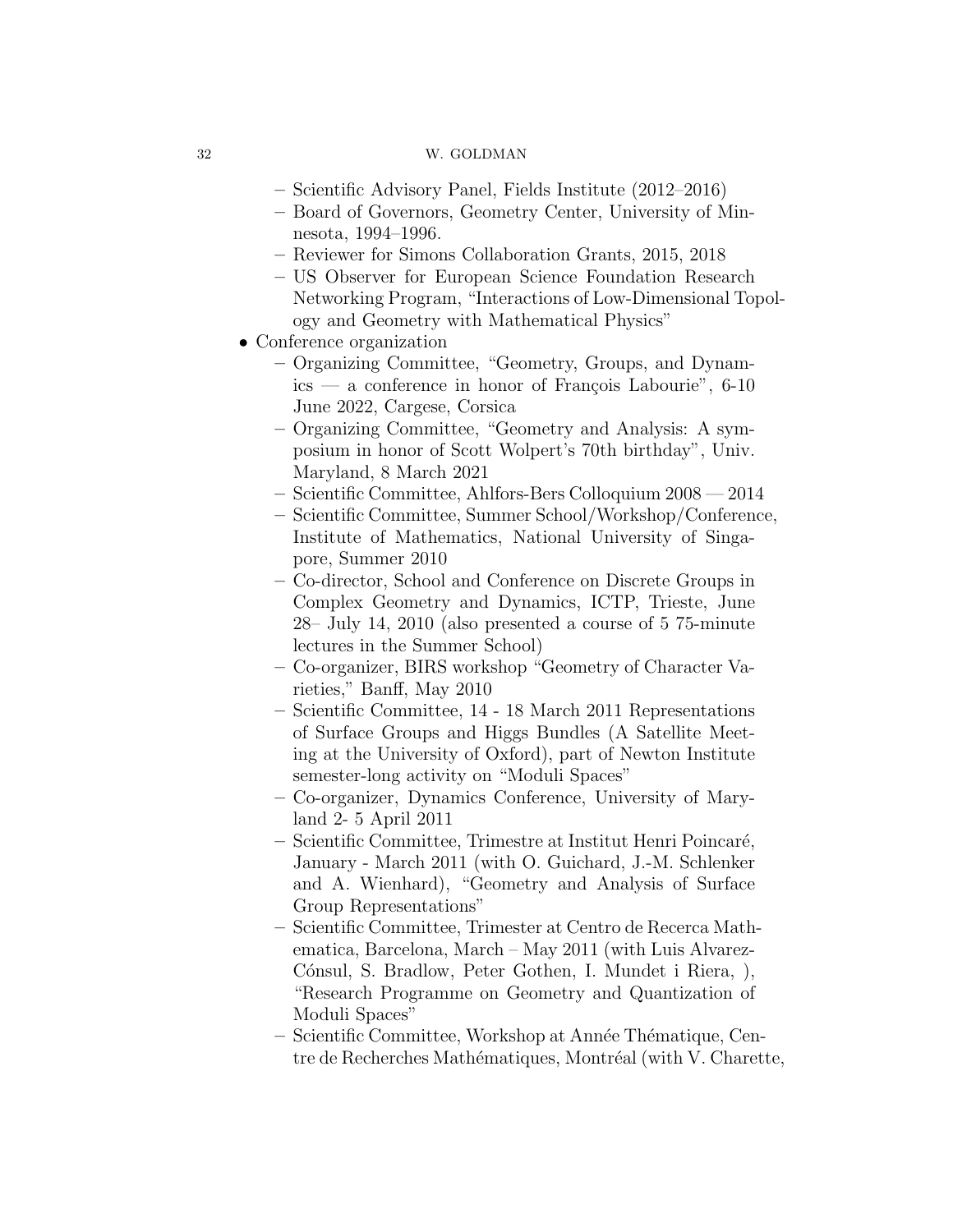F. Labourie and A. Wienhard), "Higher Thurston-Teichmüller Theory" October 17, 2012

- Scientific Committee, "Groups, Geometry and Dynamics 2012", Kumaun University, Almora, Uttarakhand, India, December 12-19, 2012
- Organizing Committe, Workshop "Exotic Geometric Structures", ICERM, Brown University, September 15-20, 2013
- Scientific Committee, ICM Satellite Conference on. Geometric Group Theory & Geometric Structures, August 7– 12, 2014. KAIST, Korea, 2014
- Scientific Committee, Ahlfors-Bers Colloquium VI, Yale University, October 23–26
- Scientific Committee, Semester at MSRI (with R. Canary, F. Labourie, H. Masur and A. Wienhard), Spring 2015
- Editorial Boards
	- Editor-in-chief, Geometriae Dedicata 2003–2013, (editorial board since 1999), Honorary Editor  $(2013 - )$
	- Advisory Board, Ramanujan Mathematical Society Lecture Notes Series
	- Managing Editor, Transformation Groups (2000-2002), Editorial Board (2002–2010).
- Departmental/University Service
	- Advisory Committee, Brin Mathematics Research Center  $(2021-)$
	- Department Awards Committee (2021–)
	- Director/co-founder (with Richard Schwartz), Experimental Geometry Lab (2000–2021).
		- ∗ Co-director (with Rodrigo Trevi˜no), Lab for Experimental Mathematics at MAryland (2021–)
	- Principal Investigator, University of Maryland VIGRE program  $(2004-2010)$ .
	- Advisory Subcommittee for Daniel Cristofaro-Gardiner's dvisory Subcommittee for tenure (2021)
	- Prepared/presented Christian Rosendal's tenure case (2021)
	- Prepared/presented Emeritus Status case for Scott Wolpert and John Millson (2020)
	- Advisory Subcommittee for Karin Melnick's tenure (2013) and promotion (2021)
	- Advisory Subcommittee for Karin Melnick's tenure (2013) and promotion (2021)
	- Advisory Subcommittee: Christian Zickert's tenure (2016) and promotion (2016—)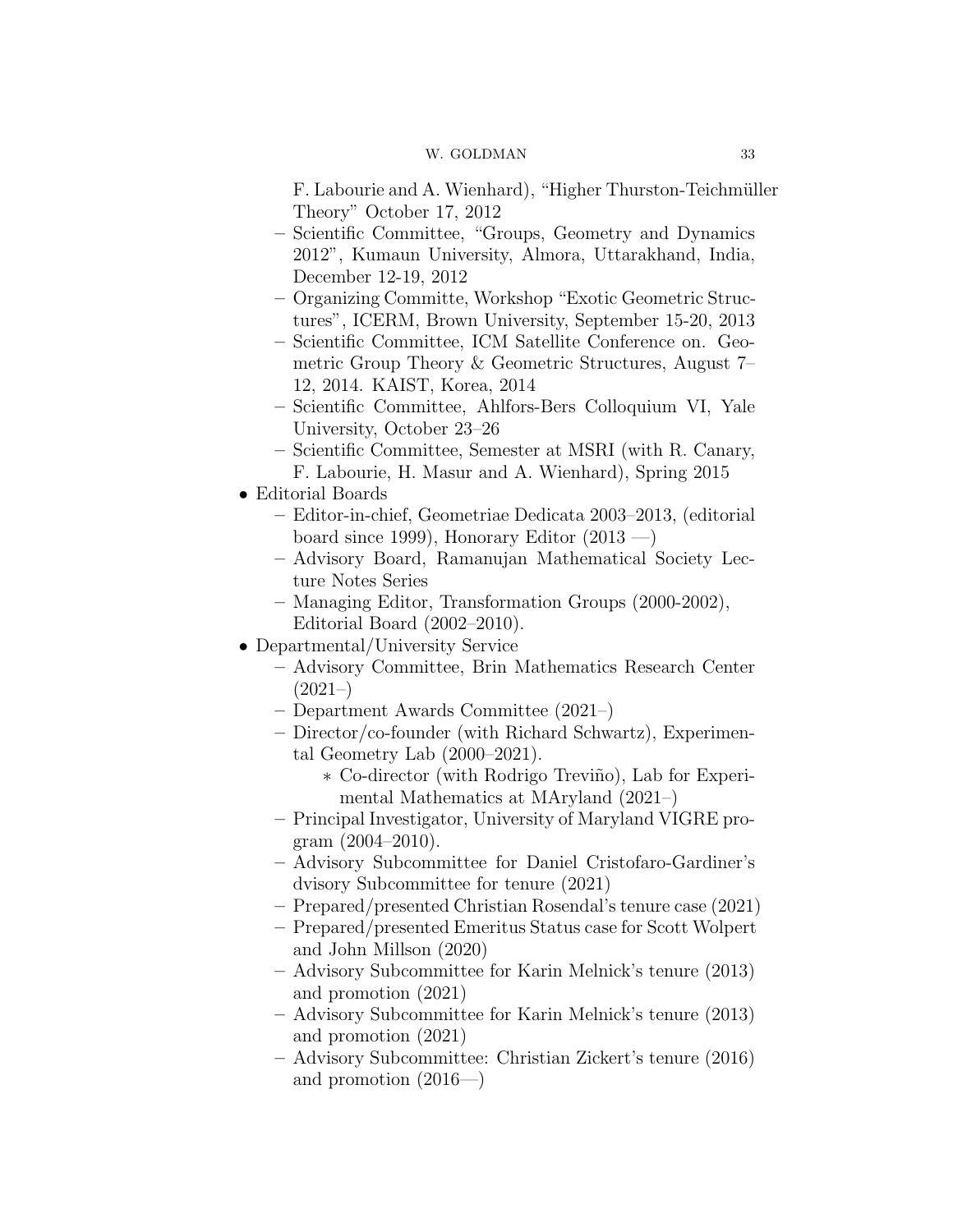- Advisory Subcommittee: Rodrigo Trevi˜no's tenure
- Advisory Subcommittees for Garrett Stuck, Richard Schwartz, Alessandra Iozzi, Jyh-Yang Wu
- Organizer, Reception at Joint Mathematics Meetings for "University of Maryland Mathematics Department Alumni and Friends", 2007, 2008, 2009.
- Selection Committee, 2009 Distinguished Scholar-Teachers, University of Maryland
- Selection Committee, Kirwan Award for Undergraduate Teaching, University of Maryland 2009
- Search Committee for Chair of the Department of Mathematics (2006-2007)

# Teaching: (since 2000)

- F2000: Differential Geometry (436)
- F2000: Symplectic Topology (748C)
- F2001: Lie Groups (744)
- S2002: Lie Algebras (744)
- F2002: Differential Geometry (436)
- F2002: Riemann Surfaces (669R)
- S2003: Linear Algebra (461)
- S2003: Riemann Surfaces (669S)
- F2003: Differential Equations (246)
- F2003: Differential Geometry (436)
- S2004: Differential Forms (437)
- F2004: Differential Geometry (436)
- F2004: Euclidean and non-Euclidean Geometry (430)
- S2005: Differential Forms (437)
- S2006: Hyperbolic Manifolds (748G)
- F2006: Projective Geometry for Computer Graphics (431)
- F2006: Fundamental Concepts of Topology (730)
- F2003: Differential Geometry (436)
- S2004: Differential Forms (437)
- F2004: Differential Geometry (436)
- F2004: Euclidean and non-Euclidean Geometry (430)
- S2005: Differential Forms (437)
- S2006: Hyperbolic Manifolds (748G)
- F2006: Projective Geometry for Computer Graphics (431)
- F2006: Fundamental Concepts of Topology (730)
- F2007: Geometric Structures on Manifolds (748)
- F2008: Differential Geometry (748)